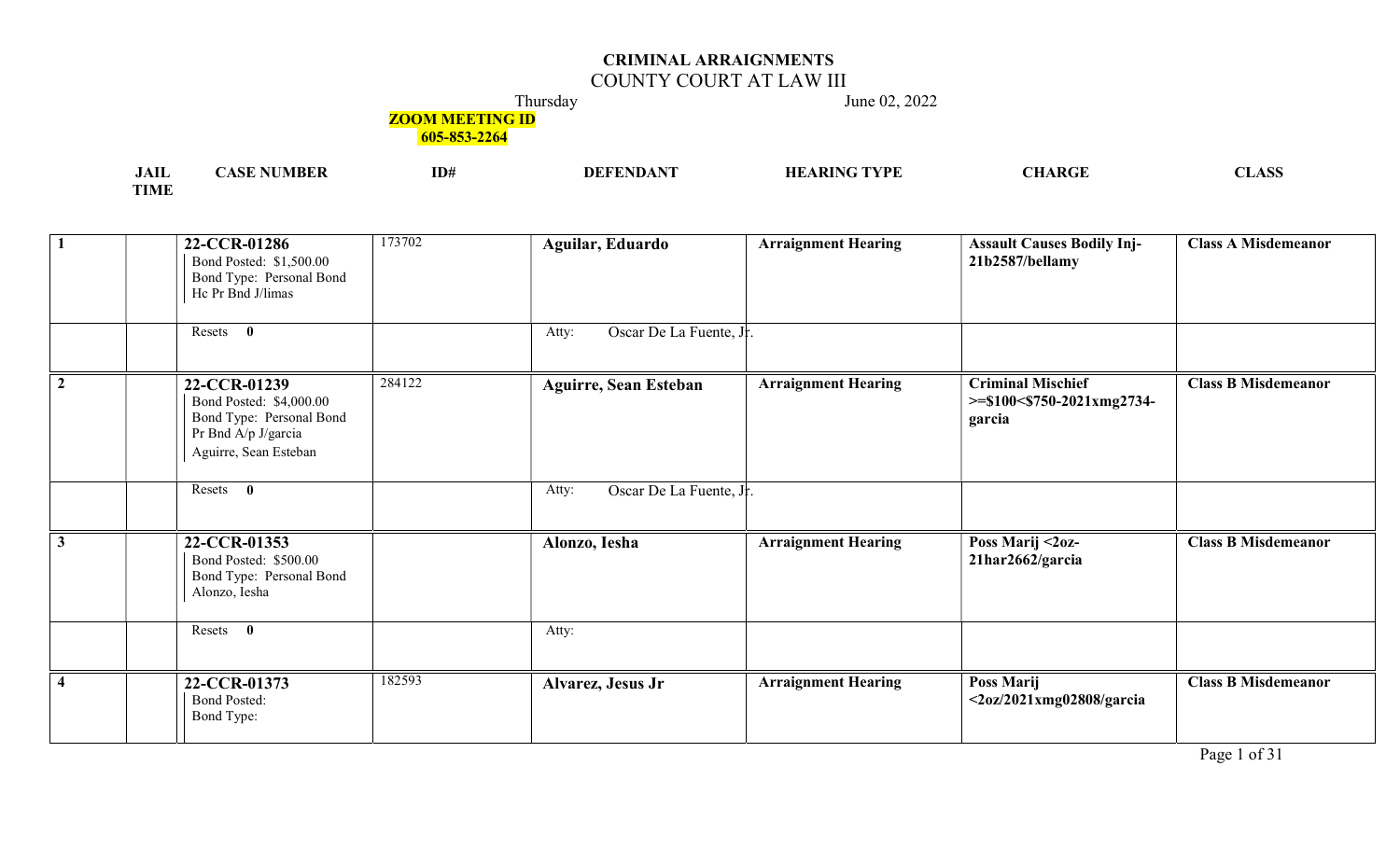## COUNTY COURT AT LAW III

Thursday June 02, 2022

# **ZOOM MEETING ID**

| .<br>JAIL   | <b>NUMBER</b><br>A Q IF<br>$\sim$ | ID# | DEFENDANT<br>DEFF | <b>HEARING</b><br>TYPE | <b>ARGF</b> | <b>NT</b><br>LASS.<br>the contract of the contract of the contract of the contract of the contract of |
|-------------|-----------------------------------|-----|-------------------|------------------------|-------------|-------------------------------------------------------------------------------------------------------|
| <b>TIME</b> |                                   |     |                   |                        |             |                                                                                                       |

|                | Resets $\mathbf{0}$                                                                                |        | <b>Rick Canales</b><br>Atty:         |                            |                                                                           |                            |
|----------------|----------------------------------------------------------------------------------------------------|--------|--------------------------------------|----------------------------|---------------------------------------------------------------------------|----------------------------|
| $\overline{5}$ | 22-CCR-01437<br>Bond Posted: \$2,500.00<br>Bond Type: Personal Bond<br>Pr Bond A/p J/garcia        | 283961 | Andrade, Alexandria<br><b>Azalea</b> | <b>Arraignment Hearing</b> | <b>Driving While Intoxicated Bac</b><br>$\geq 0.15 - 2021$ xmg2432/garcia | <b>Class A Misdemeanor</b> |
|                | Resets 0                                                                                           |        | Atty:                                |                            |                                                                           |                            |
| 6              | 22-CCR-01705<br>Bond Posted: \$5,000.00<br>Bond Type: Pre-Trial Bond<br>Pre-trial Release Services | 282602 | Banda, Alejandra                     | <b>Arraignment Hearing</b> | <b>Viol Bond/protective Order-</b><br>2200141c/alaniz                     | <b>Class A Misdemeanor</b> |
|                | $\bf{0}$<br>Resets                                                                                 |        | Anthony Cornejo<br>Atty:             |                            |                                                                           |                            |
|                | 22-CCR-01347<br>Bond Posted: \$7,000.00<br>Bond Type: Personal Bond<br>Barocio, Jacqueline         | 266567 | <b>Barocio, Jacqueline</b>           | <b>Arraignment Hearing</b> | <b>Burglary Of Vehicle-</b><br>21b2341/bellamy                            | <b>Class A Misdemeanor</b> |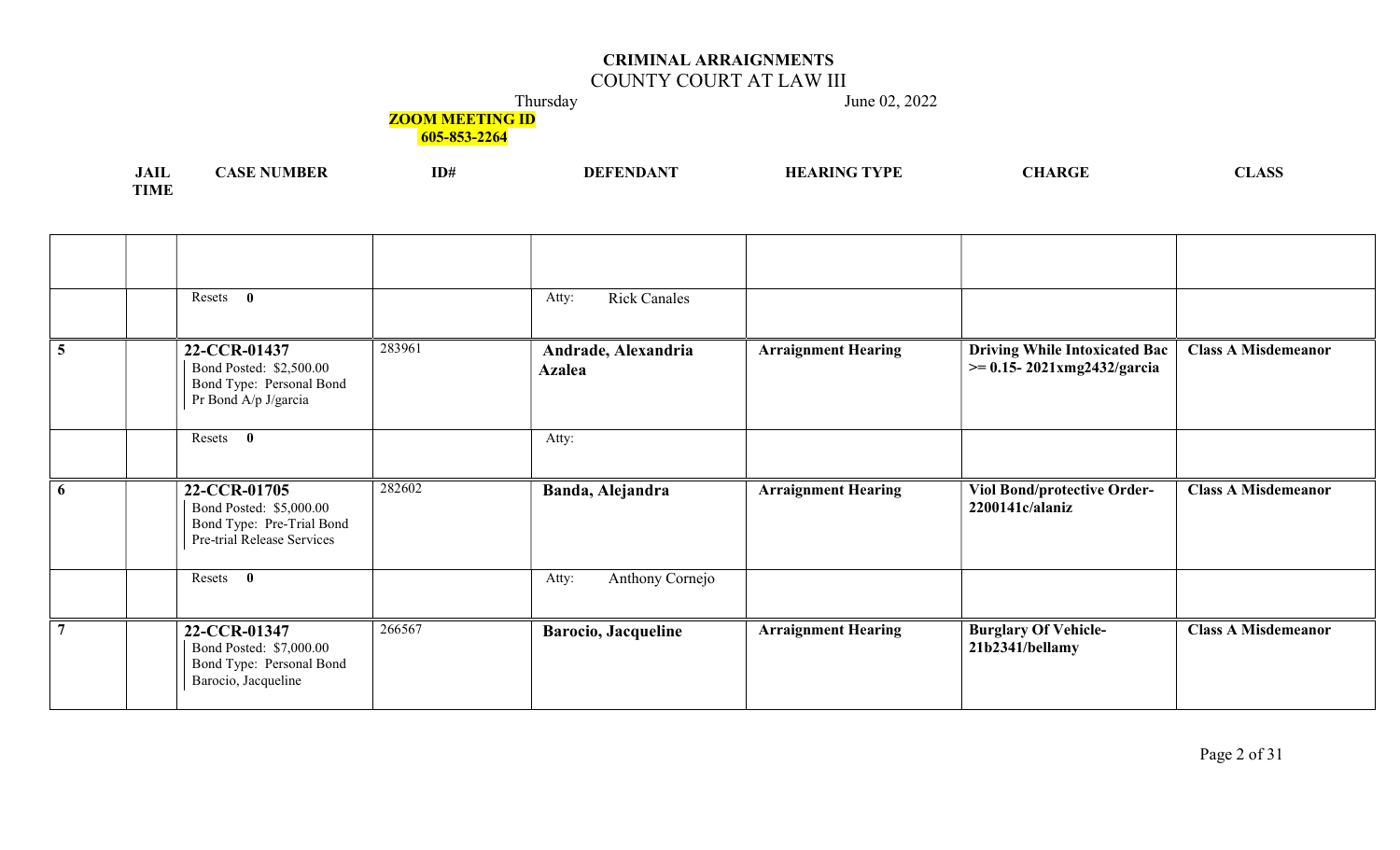## COUNTY COURT AT LAW III

Thursday June 02, 2022

# **ZOOM MEETING ID**

| <b>JAII</b> | <b>NUMBER</b><br>ASE 1 | ID# | <b>DEFENDANT</b> | <b>HEARING TYPE</b> | <b>CHARGE</b> | <b>CLASS</b> |
|-------------|------------------------|-----|------------------|---------------------|---------------|--------------|
| <b>TIME</b> |                        |     |                  |                     |               |              |

|                 | Resets 0                                                                                             |        | <b>Stuart Diamond</b><br>Atty: |                            |                                                                                       |                            |
|-----------------|------------------------------------------------------------------------------------------------------|--------|--------------------------------|----------------------------|---------------------------------------------------------------------------------------|----------------------------|
|                 | 22-CCR-01327<br>Bond Posted: \$5,000.00<br>Bond Type: Personal Bond<br>$H/c$ Pr Bond A/p J/limas     | 280195 | <b>Barrientos, Joey Lee</b>    | <b>Arraignment Hearing</b> | <b>Fail To Identify Fugitive</b><br><b>Intent Give False Info-</b><br>21b2943/bellamy | <b>Class A Misdemeanor</b> |
|                 | Resets 0                                                                                             |        | <b>Stuart Diamond</b><br>Atty: |                            |                                                                                       |                            |
| 9               | 22-CCR-01241<br>Bond Posted: \$2,000.00<br>Bond Type: Surety Bond<br>El Padrino Bail Bonds (universa | 273141 | Becerra, Brianna               | <b>Arraignment Hearing</b> | Poss Marij <2oz-<br>$2021$ xmg $00713$ /garcia                                        | <b>Class B Misdemeanor</b> |
|                 | Resets 0                                                                                             |        | Atty:                          | 2018-dcr-1791              |                                                                                       |                            |
| $\overline{10}$ | 22-CCR-01162<br>Bond Posted: \$1,000.00<br>Bond Type: Personal Bond<br>Bermudez, Fernando Gabriel    |        | Bermudez, Fernando<br>Gabriel  | <b>Arraignment Hearing</b> | Poss Marij <2oz-<br>21b2249/flores                                                    | <b>Class B Misdemeanor</b> |
|                 | $\mathbf{0}$<br>Resets                                                                               |        | Julianna A Sosa<br>Atty:       |                            |                                                                                       |                            |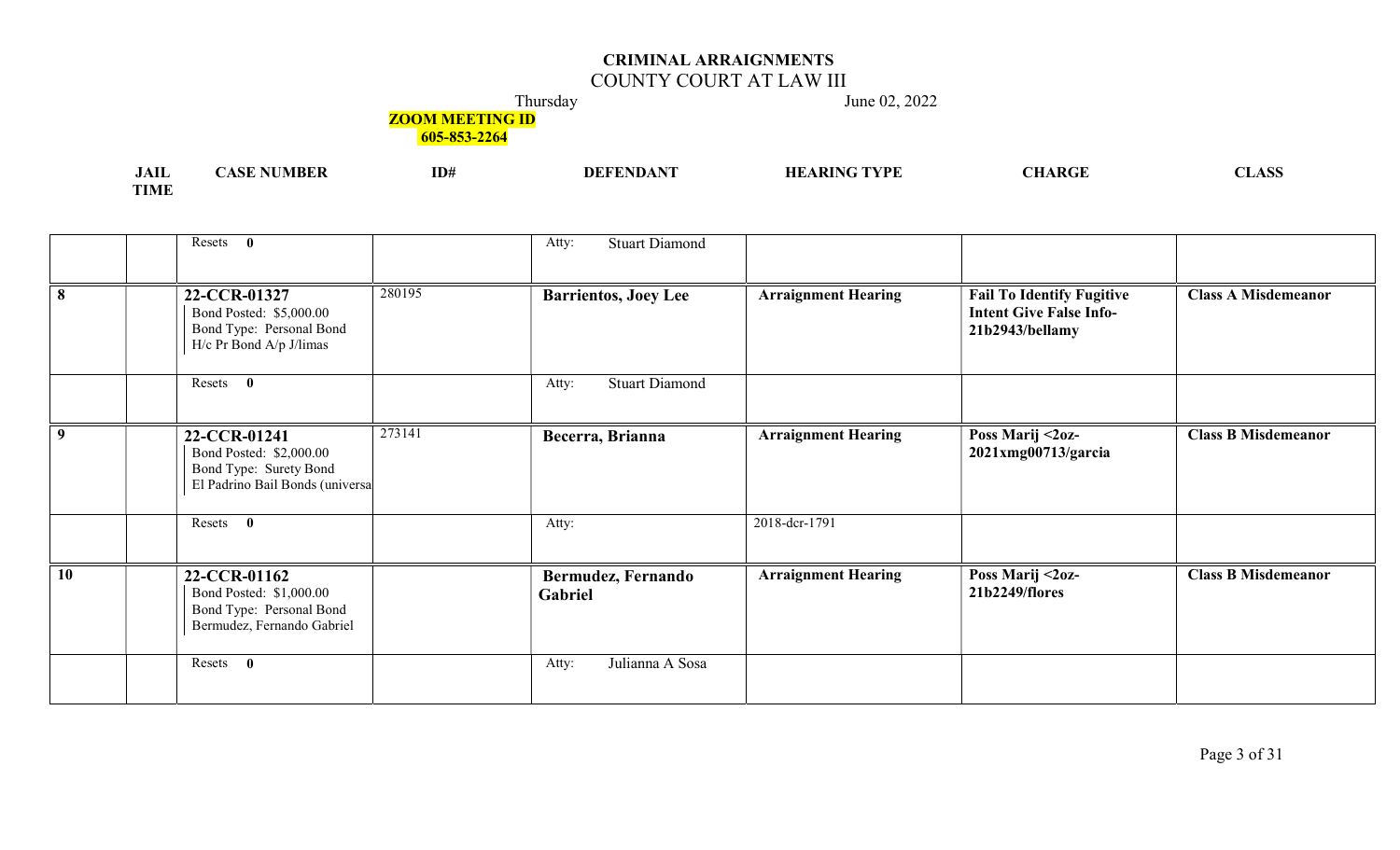## COUNTY COURT AT LAW III

Thursday June 02, 2022

## **ZOOM MEETING ID**

605-853-2264

| .<br><b>JAIL</b> | ID# | TVDL<br>. nte<br>лг<br>w | $\sqrt{2}$ |
|------------------|-----|--------------------------|------------|
| TIME             |     |                          |            |

| $\boxed{11}$    | 273439<br>22-CCR-01767<br>Bond Posted: \$500.00<br>Bond Type: Surety Bond<br>Angels Bail Bonds              | <b>Bernal, Diego Armando</b>        | <b>Arraignment Hearing</b> | Poss Marij <2oz-<br>2021xmg3515/limas                                                  | <b>Class B Misdemeanor</b> |
|-----------------|-------------------------------------------------------------------------------------------------------------|-------------------------------------|----------------------------|----------------------------------------------------------------------------------------|----------------------------|
|                 | Resets 0                                                                                                    | Luis De La Garza<br>Atty:           |                            |                                                                                        |                            |
| 12              | 132112<br>22-CCR-01422<br>Bond Posted: \$10,000.00<br>Bond Type: Personal Bond<br>Cantu, Dorothy Salazar    | <b>Cantu, Dorothy Salazar</b>       | <b>Arraignment Hearing</b> | Poss Cs Pg $3 < 28g$ -<br>21har2439/garcia                                             | <b>Class A Misdemeanor</b> |
|                 | Resets 0                                                                                                    | Atty:                               |                            |                                                                                        |                            |
| 13              | 150190<br>22-CCR-01232<br>Bond Posted: \$1,000.00<br>Bond Type: Surety Bond<br>Allegheny Casualty Company D | Castro, Luis E                      | <b>Arraignment Hearing</b> | <b>Silent Abusive Call/electr</b><br><b>Comm To 911 Service-</b><br>2021xmg3314/garcia | <b>Class B Misdemeanor</b> |
|                 | Resets 0                                                                                                    | Atty:                               |                            |                                                                                        |                            |
| $\overline{14}$ | 22-CCR-01558<br><b>Bond Posted:</b><br>Bond Type:                                                           | Chacon-hernandez,<br><b>Fortino</b> | <b>Arraignment Hearing</b> | <b>Driving While</b><br>Intoxicated/2021xmg03625/ga<br>rcia                            | <b>Class B Misdemeanor</b> |

Page 4 of 31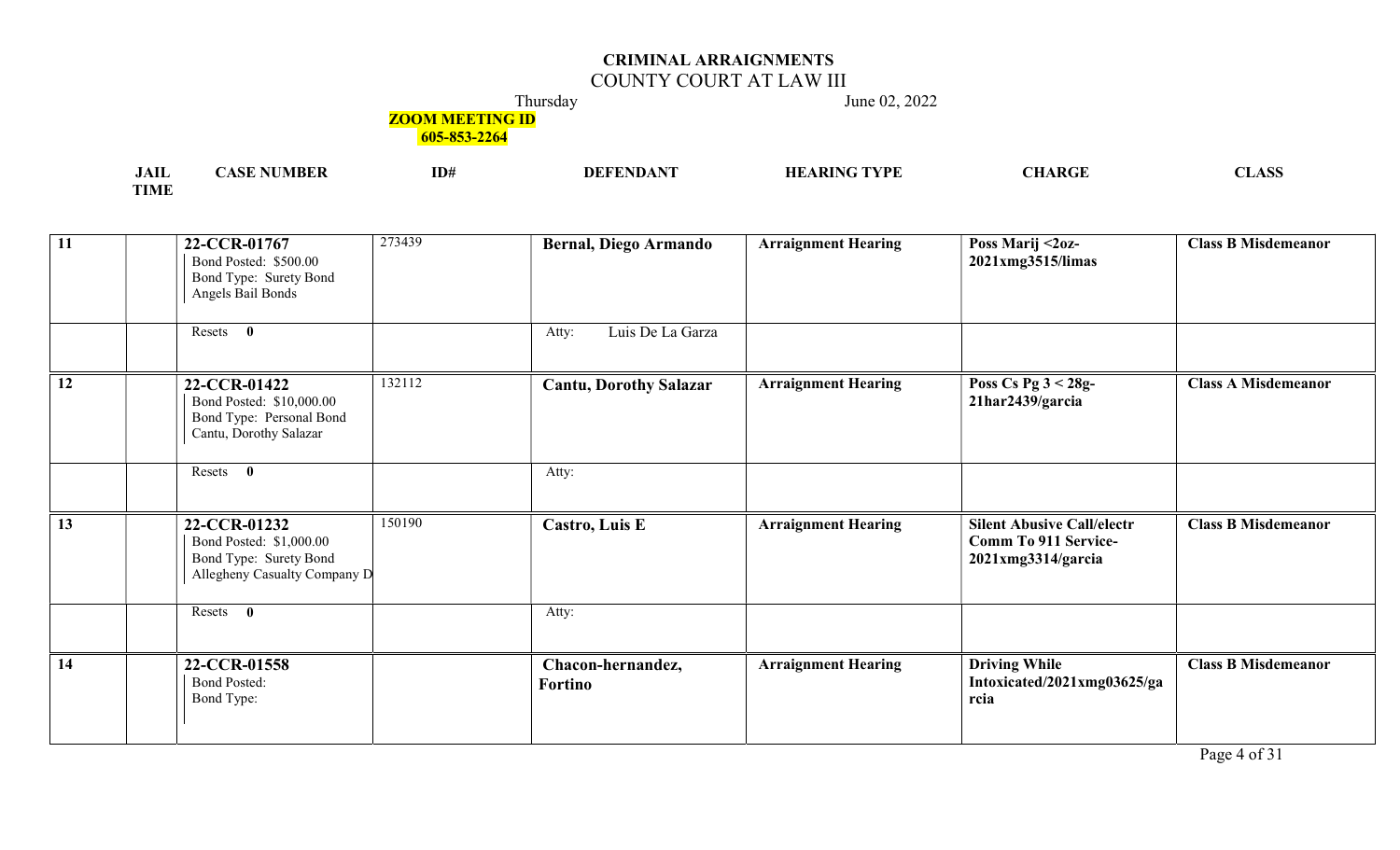## COUNTY COURT AT LAW III

Thursday June 02, 2022

**ZOOM MEETING ID** 

| .<br>JAIL   | MBER<br>. | ID# | <b>HEADING TVDE</b> | A R CI | 2 LA NOI |
|-------------|-----------|-----|---------------------|--------|----------|
| <b>TIME</b> |           |     |                     |        |          |

|    |    | Resets 0                                                                                                                          |        | Atty:                           |                            |                                                                                                  |                                                           |
|----|----|-----------------------------------------------------------------------------------------------------------------------------------|--------|---------------------------------|----------------------------|--------------------------------------------------------------------------------------------------|-----------------------------------------------------------|
| 15 |    | 22-CCR-01508<br><b>Bond Posted:</b><br>Bond Type:                                                                                 |        | <b>Cisneros, Ronald Anthony</b> | <b>Arraignment Hearing</b> | Theft Prop >=\$100<\$750-<br>a047921-cyganiewicz                                                 | <b>Class B Misdemeanor</b>                                |
|    |    | Resets 0                                                                                                                          |        | Atty:                           |                            |                                                                                                  |                                                           |
| 16 |    | 22-CCR-01314<br>Bond Posted: \$1,500.00; \$2,000<br>Bond Type: Surety Bond; Suret<br>Negrete's Bail Bonds<br>Negrete's Bail Bonds |        | Cruz, Erica                     | <b>Arraignment Hearing</b> | <b>Driving While Intoxicated -</b><br>21-0324/daniels; Poss Cs Pg 3<br>$<$ 28g - 21-0325/daniels | <b>Class B Misdemeanor;</b><br><b>Class A Misdemeanor</b> |
|    |    | Resets 0                                                                                                                          |        | <b>Timothy A Lopes</b><br>Atty: |                            |                                                                                                  |                                                           |
| 17 | 23 | 21-CCR-04654<br>Bond Posted: \$3,000.00<br>Bond Type: Personal Bond<br>De Leon, Brandon Lee                                       | 281104 | De Leon, Brandon Lee            | <b>Arraignment Hearing</b> | <b>Poss Use Inhale/ingest Volatile</b><br>Chem-21b1149/diez                                      | <b>Class B Misdemeanor</b>                                |
|    |    | Resets<br>$\mathbf{0}$                                                                                                            |        | Ruben Herrera<br>Atty:          |                            |                                                                                                  |                                                           |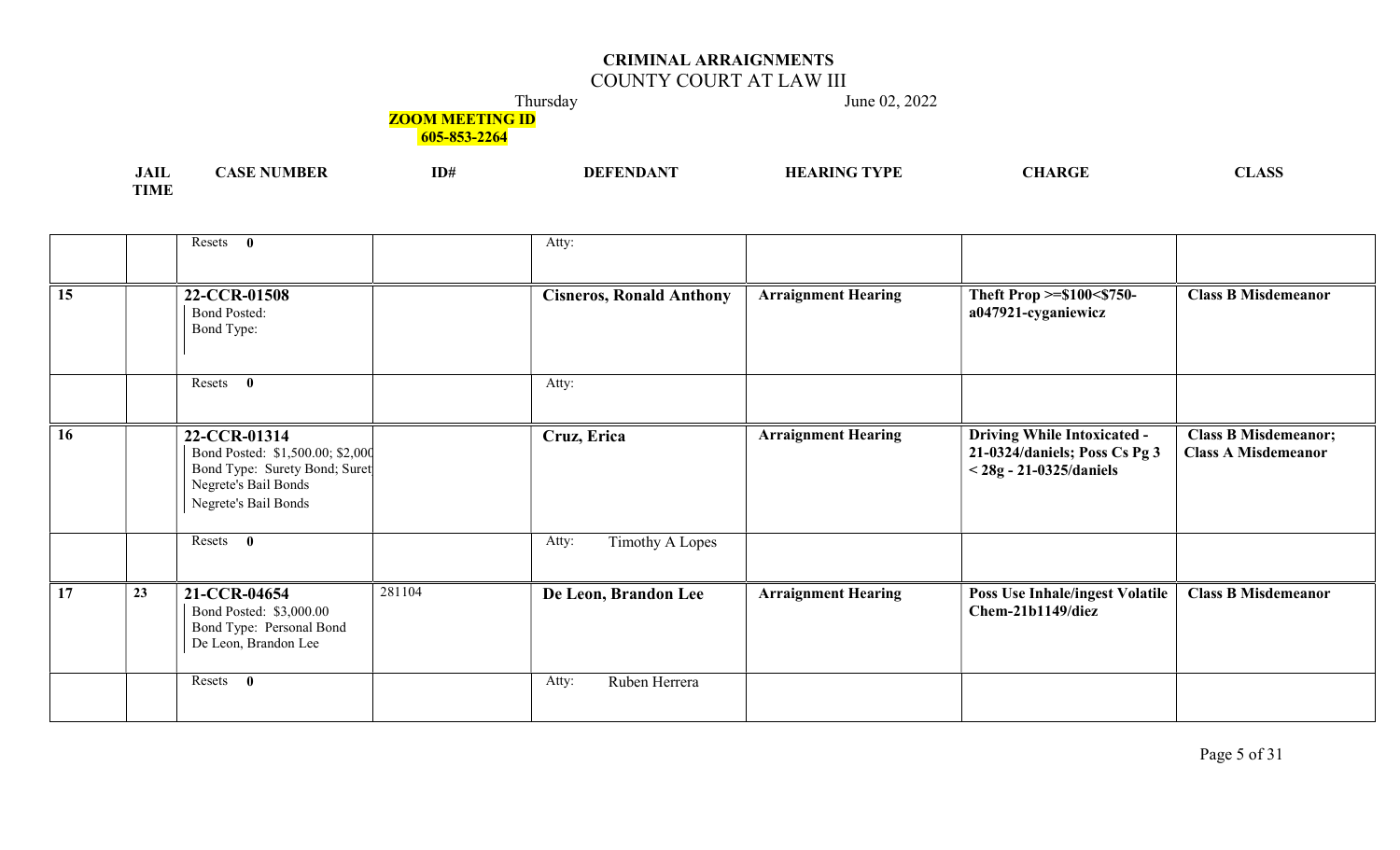## COUNTY COURT AT LAW III

Thursday June 02, 2022

## **ZOOM MEETING ID**

605-853-2264

| $\sim$<br>JAIL | AN P | ID# | TVDI<br>НF | <b><i>ARGF</i></b> | $\sim$<br>אטבע |
|----------------|------|-----|------------|--------------------|----------------|
| -----<br>. IV  |      |     |            |                    |                |

| $\overline{18}$ | 22-CCR-01208<br><b>Bond Posted:</b><br>Bond Type:                                                                           | 277736 | Diaz, Alan Gabriel    | <b>Arraignment Hearing</b> | <b>Criminal Mischief</b><br>$>=$ \$750<\$2,500-<br>2021xmg3054/limas                                                                                    | <b>Class A Misdemeanor</b>                                |
|-----------------|-----------------------------------------------------------------------------------------------------------------------------|--------|-----------------------|----------------------------|---------------------------------------------------------------------------------------------------------------------------------------------------------|-----------------------------------------------------------|
|                 | $\mathbf{0}$<br>Resets                                                                                                      |        | Atty:                 |                            |                                                                                                                                                         |                                                           |
| 19              | 22-CCR-01514<br>Bond Posted: \$2,500.00; \$2,500<br>Bond Type: Surety Bond; Suret<br>Laly's Bail Bonds<br>Laly's Bail Bonds |        | Garcia, Eluid         | <b>Arraignment Hearing</b> | <b>Duty On Striking Fixture/hwy</b><br>Landscape>=\$200-<br>21b2846/nunez; Duty On<br><b>Striking Fixture/hwy</b><br>Landscape>=\$200-<br>21b2847/nunez | <b>Class B Misdemeanor;</b><br><b>Class B Misdemeanor</b> |
|                 | Resets 0                                                                                                                    |        | Atty:                 |                            |                                                                                                                                                         |                                                           |
| $\overline{20}$ | 22-CCR-01166<br>Bond Posted: \$3,500.00<br>Bond Type: Surety Bond<br>Devolada Bail Bonds                                    |        | Garcia, Ernie         | <b>Arraignment Hearing</b> | <b>Driving While Intoxicated-21-</b><br>00700c/alanez                                                                                                   | <b>Class B Misdemeanor</b>                                |
|                 | Resets<br>$\bf{0}$                                                                                                          |        | Atty:                 |                            |                                                                                                                                                         |                                                           |
| $\overline{21}$ | 22-CCR-01530<br>Bond Posted: \$2,000.00<br>Bond Type: Personal Bond<br>Garcia, Jessica Paola                                |        | Garcia, Jessica Paola | <b>Arraignment Hearing</b> | <b>Driving While Intoxicated-</b><br>21b2081/bellamy                                                                                                    | <b>Class B Misdemeanor</b>                                |

Page 6 of 31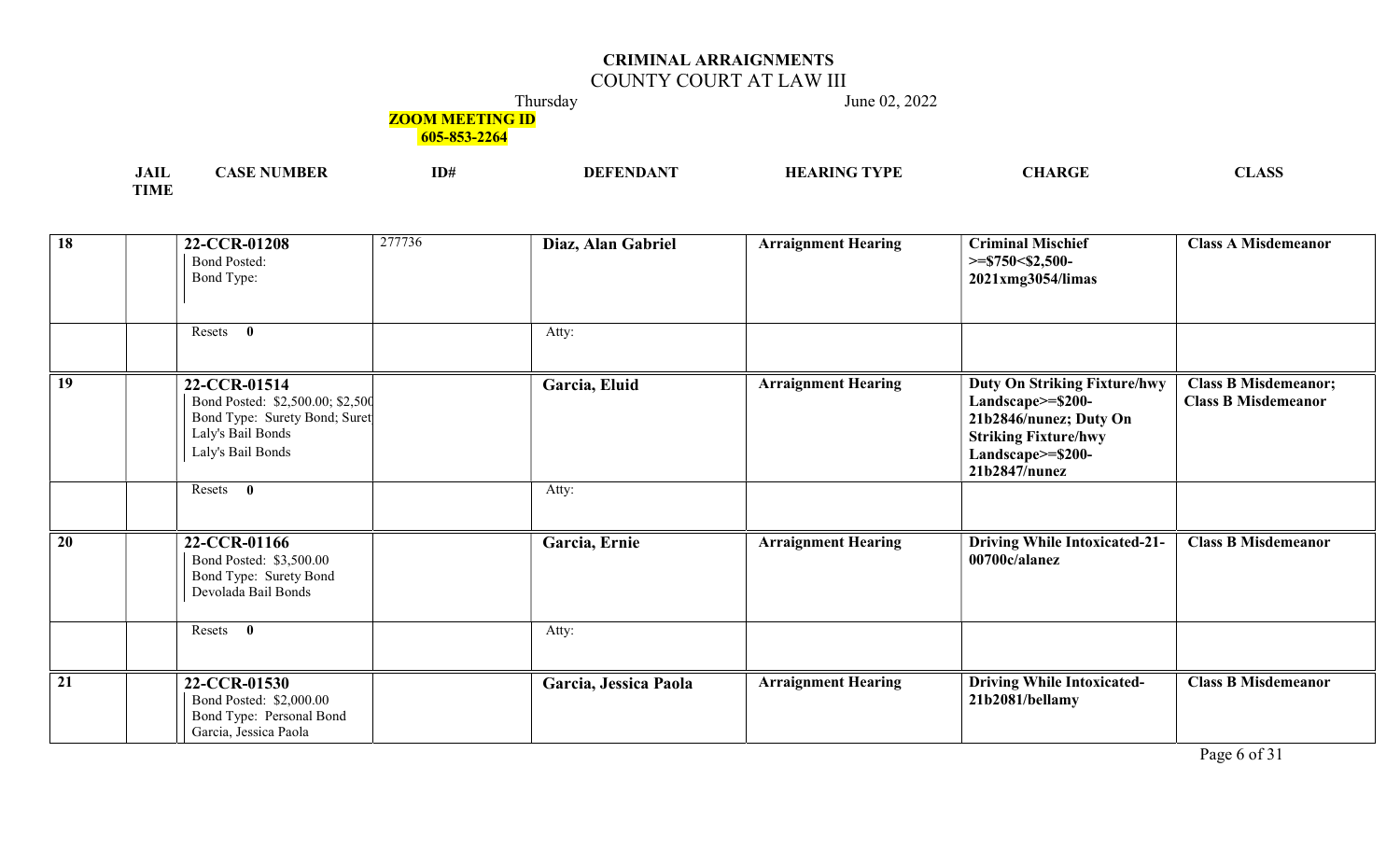## COUNTY COURT AT LAW III

Thursday June 02, 2022

**ZOOM MEETING ID** 

| <b>JAIL</b> | `NUMBER<br>ASE | ID# | <b>DEFENDANT</b> | <b>HEARING TVPE</b> | <b>CHARGE</b> | $\triangle$ CC<br>$\sim$ $\sim$ |
|-------------|----------------|-----|------------------|---------------------|---------------|---------------------------------|
| <b>TIME</b> |                |     |                  |                     |               |                                 |

|                 | Resets 0                                                                                             |        | Atty:                 |                            |                                                                        |                            |
|-----------------|------------------------------------------------------------------------------------------------------|--------|-----------------------|----------------------------|------------------------------------------------------------------------|----------------------------|
| 22              | 22-CCR-01415<br>Bond Posted: \$2,500.00<br>Bond Type: Personal Bond<br>Pr Bond A/p J/limas           | 284517 | Garcia, Jose Ramon    | <b>Arraignment Hearing</b> | Poss Marij <2oz-<br>2021xmg03364/limas                                 | <b>Class B Misdemeanor</b> |
|                 | Resets 0                                                                                             |        | Atty:                 |                            |                                                                        |                            |
| $\overline{23}$ | 22-CCR-01520<br>Bond Posted: \$500.00<br>Bond Type: Personal Bond<br>Garcia, Pedro Acevedo           | 240640 | Garcia, Pedro Acevedo | <b>Arraignment Hearing</b> | Driving W/lic Inv W/prev<br>Conv/susp/w/o Fin Res-<br>21har2805/garcia | <b>Class B Misdemeanor</b> |
|                 | Resets 0                                                                                             |        | Atty:                 |                            |                                                                        |                            |
| 24              | 22-CCR-01143<br>Bond Posted: \$2,000.00<br>Bond Type: Surety Bond<br>El Padrino Bail Bonds (universa | 224077 | Garza, Irvin Argenis  | <b>Arraignment Hearing</b> | <b>Duty On Striking Unattended</b><br>Vehicle/21-00338c/alaniz         | <b>Class B Misdemeanor</b> |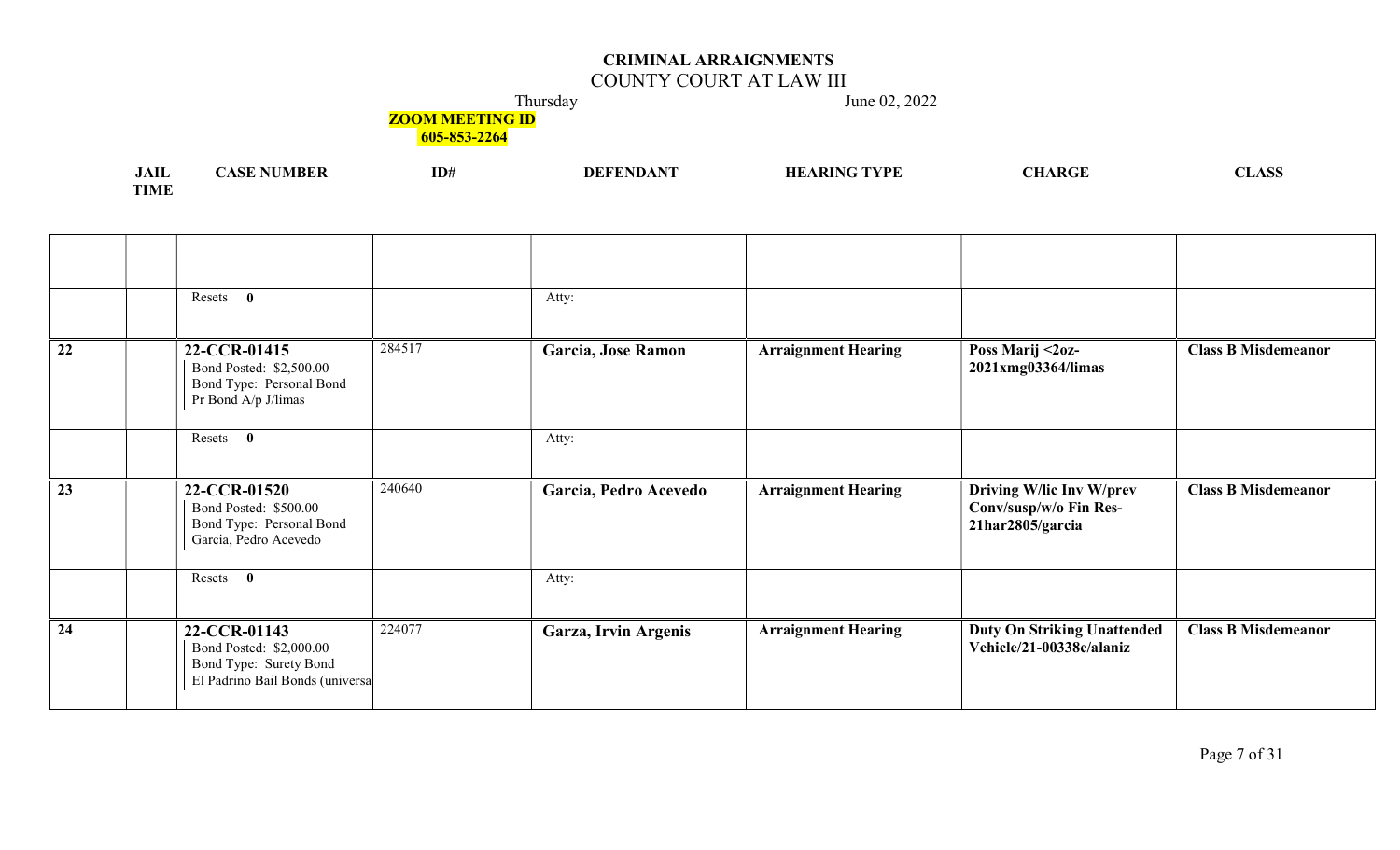## COUNTY COURT AT LAW III

Thursday June 02, 2022

# **ZOOM MEETING ID**

| .<br>JAIL   | NIKF<br>аэн | ID# | <b>TETT A RIGHT</b><br>DF | $^{\circ}$ TVDF<br>HF<br>1 I L' | $\sqrt{2}$<br><b>TERMINA</b> |
|-------------|-------------|-----|---------------------------|---------------------------------|------------------------------|
| <b>TIME</b> |             |     |                           |                                 |                              |

|                 | Resets 0                                                                                             |        | Atty:                                         | 2020-dcr-1349              |                                                                                                       |                                                           |
|-----------------|------------------------------------------------------------------------------------------------------|--------|-----------------------------------------------|----------------------------|-------------------------------------------------------------------------------------------------------|-----------------------------------------------------------|
| $\overline{25}$ | 22-CCR-01475<br><b>Bond Posted:</b><br>Bond Type:                                                    | 283927 | Garza, Valerie                                | <b>Arraignment Hearing</b> | Poss Marij<br>$>20z<=40z/21$ har2391/garcia;<br><b>Driving While Intoxicated-</b><br>21har2392/garcia | <b>Class A Misdemeanor;</b><br><b>Class B Misdemeanor</b> |
|                 | Resets 0                                                                                             |        | Atty:                                         |                            |                                                                                                       |                                                           |
| 26              | 22-CCR-01536<br>Bond Posted: \$2,000.00<br>Bond Type: Surety Bond<br>El Padrino Bail Bonds (universa | 282355 | Gonzalez, Alberto Jr                          | <b>Arraignment Hearing</b> | <b>Racing On Highway-</b><br>2021xmg03501/limas                                                       | <b>Class B Misdemeanor</b>                                |
|                 | Resets 0                                                                                             |        | Laura Martinez BarbosaO/c 22-ccr-373<br>Atty: | 22-CCR-00373               |                                                                                                       |                                                           |
| $\overline{27}$ | 22-CCR-01324<br>Bond Posted: \$2,000.00<br>Bond Type: Personal Bond<br>Gonzalez, Edwin Ramon         |        | <b>Gonzalez, Edwin Ramon</b>                  | <b>Arraignment Hearing</b> | <b>Criminal Mischief</b><br>$>= $100 < $750-21b2271/numez$                                            | <b>Class B Misdemeanor</b>                                |
|                 | Resets 0                                                                                             |        | Julianna A Sosa<br>Atty:                      |                            |                                                                                                       |                                                           |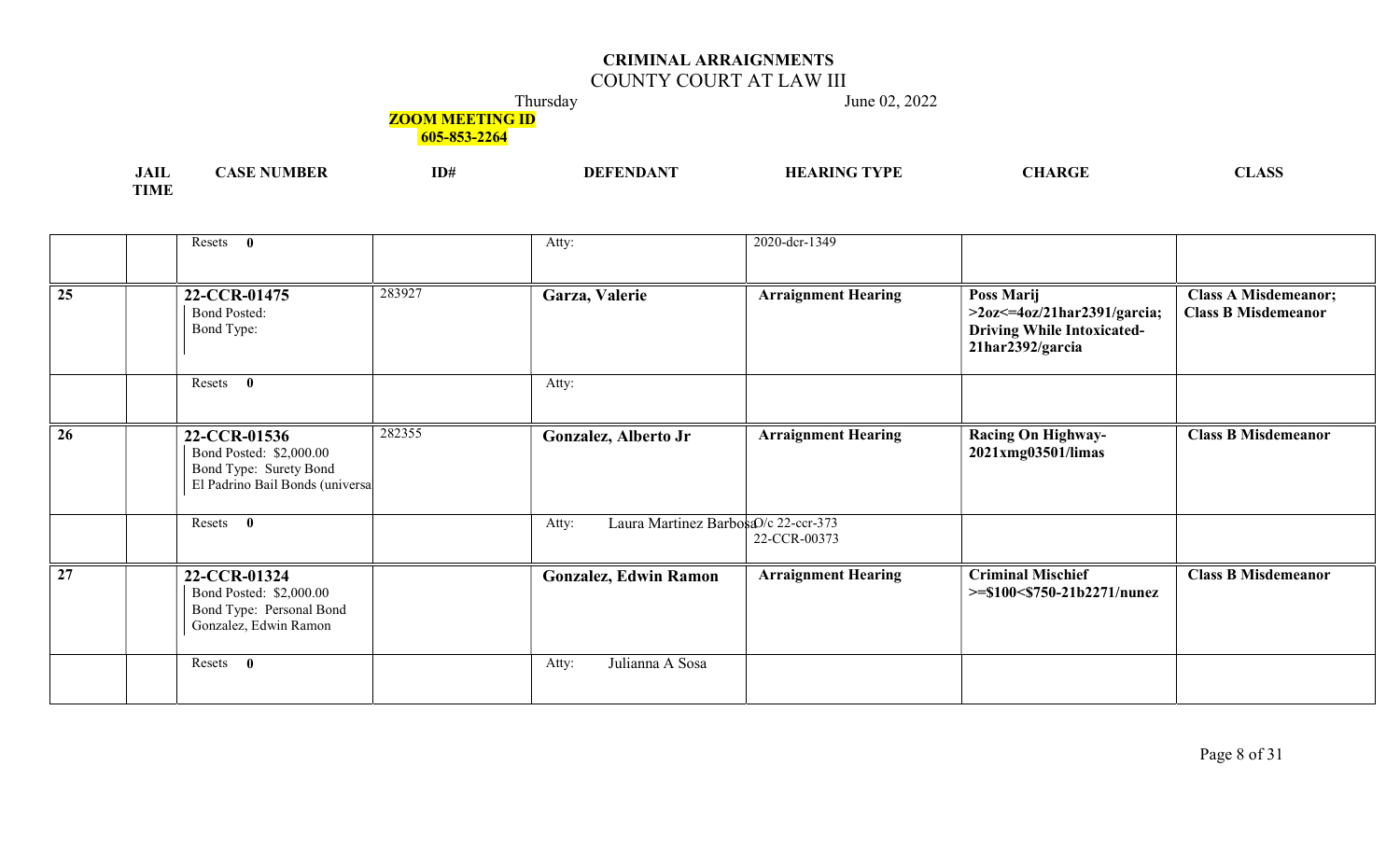## COUNTY COURT AT LAW III

Thursday June 02, 2022

## **ZOOM MEETING ID**

605-853-2264

| .<br>иш                  | VIKL | ID# | VDI | ~-<br>$\sim$<br>, LIAN |
|--------------------------|------|-----|-----|------------------------|
| <b>TOTA CT</b><br>LIVILL |      |     |     |                        |

| $\overline{28}$ | 22-CCR-01236<br>Bond Posted: \$1,000.00<br>Bond Type: Personal Bond<br>Pr Bnd                  | 283691 | Gonzalez, Johnny                      | <b>Arraignment Hearing</b> | Poss Marij <2oz-<br>2021xxmg3253/limas                                              | <b>Class B Misdemeanor</b> |
|-----------------|------------------------------------------------------------------------------------------------|--------|---------------------------------------|----------------------------|-------------------------------------------------------------------------------------|----------------------------|
|                 | $\mathbf{0}$<br>Resets                                                                         |        | Atty:                                 |                            |                                                                                     |                            |
| 29              | 22-CCR-01280<br>Bond Posted: \$2,500.00<br>Bond Type: Personal Bond<br>Gonzalez, Paul          |        | Gonzalez, Paul                        | <b>Arraignment Hearing</b> | <b>False Report Statement</b><br><b>Officer/agent Hmo-</b><br>21b3795/nunez         | <b>Class B Misdemeanor</b> |
|                 | Resets 0                                                                                       |        | Atty:                                 |                            |                                                                                     |                            |
| 30              | 22-CCR-01556<br><b>Bond Posted:</b><br>Bond Type:                                              |        | <b>Green, John Robert</b><br>Willhelm | <b>Arraignment Hearing</b> | <b>Driving While Intoxicated Bac</b><br>$\geq 0.15 - A - 0.467 -$<br>21/cyganiewicz | <b>Class A Misdemeanor</b> |
|                 | Resets 0                                                                                       |        | Albert Lee Rodriguez, lii<br>Atty:    |                            |                                                                                     |                            |
| $\overline{31}$ | 22-CCR-01312<br>Bond Posted: \$1,000.00<br>Bond Type: Personal Bond<br>Guerrero, Marlene Rojas | 263436 | Guerrero, Marlene Rojas               | <b>Arraignment Hearing</b> | <b>Display Fictitious License</b><br>Plate-21b2180/lerma                            | <b>Class B Misdemeanor</b> |

Page 9 of 31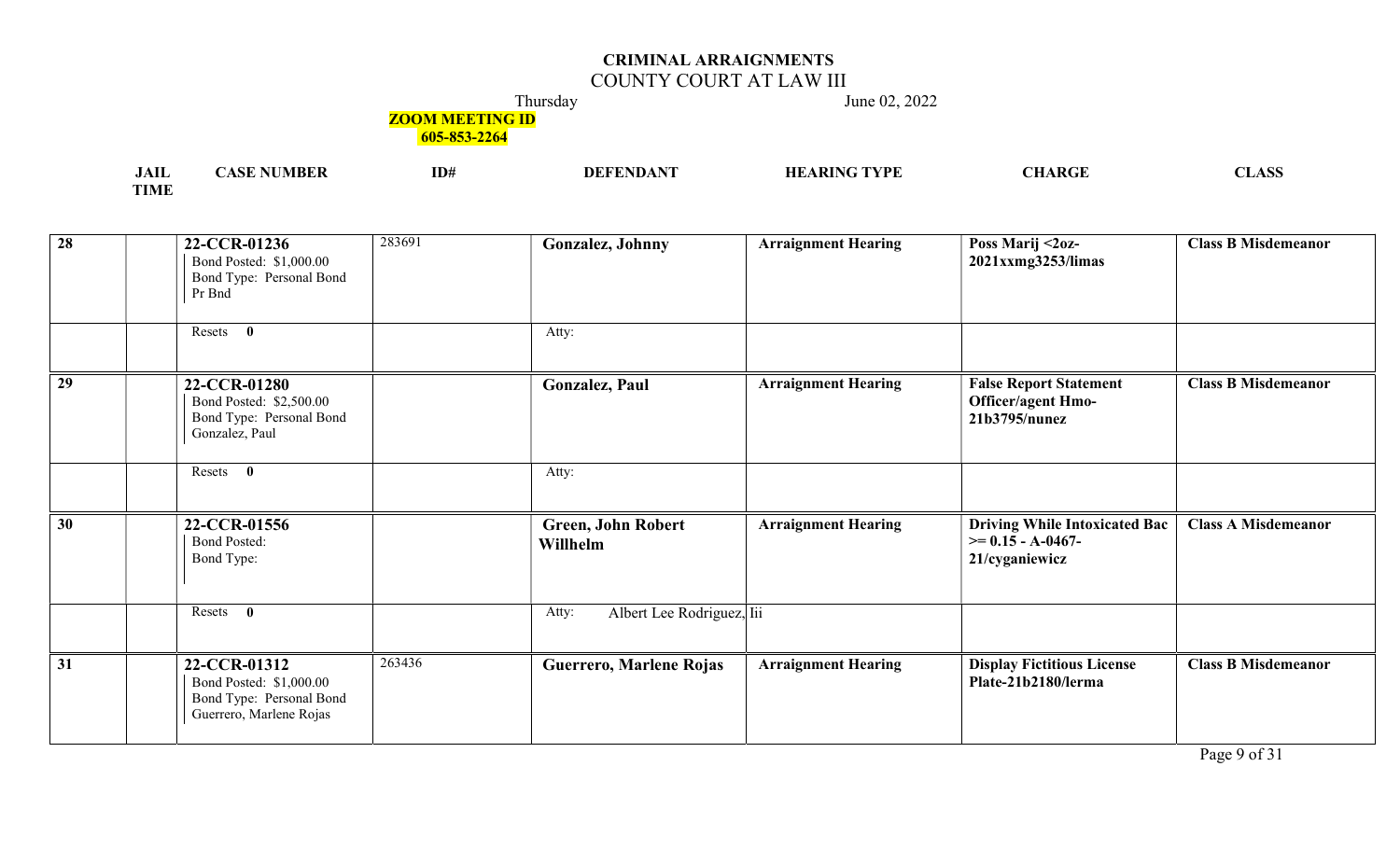## COUNTY COURT AT LAW III

Thursday June 02, 2022

# **ZOOM MEETING ID**

| .<br>JAIL   | MBEF | ID# | $\mathbf{v}$<br><b>DEFENDA</b> | ' TVDE<br>$\mathbf{M}$ | $\Lambda$ $\mathbf{R} C^{\mathsf{T}}$ | ^^^<br>LADD |
|-------------|------|-----|--------------------------------|------------------------|---------------------------------------|-------------|
| <b>TIME</b> |      |     |                                |                        |                                       |             |

|                 |    | Resets 0                                                                                             |        | Dolores Zarate<br>Atty:        |                            |                                                           |                            |
|-----------------|----|------------------------------------------------------------------------------------------------------|--------|--------------------------------|----------------------------|-----------------------------------------------------------|----------------------------|
| $\overline{32}$ | 41 | 21-CCR-04623<br><b>Bond Posted:</b><br>Bond Type:                                                    | 280952 | Guzman, Ramiro                 | <b>Arraignment Hearing</b> | <b>Assault Causes Bodily Inj-</b><br>2021xmg1585-f. Limas | <b>Class A Misdemeanor</b> |
|                 |    | Resets<br>$\mathbf{0}$                                                                               |        | Angel Davila<br>Atty:          | Warrant Served             |                                                           |                            |
| 33              |    | 22-CCR-01173<br>Bond Posted: \$2,500.00<br>Bond Type: Personal Bond<br>Pr Bond                       | 246370 | Guzman Cepeda, Ricardo<br>Ivan | <b>Arraignment Hearing</b> | <b>Evading Arrest Detention-</b><br>2021xmg3384/limas     | <b>Class A Misdemeanor</b> |
|                 |    | $\mathbf{0}$<br>Resets                                                                               |        | Fred A. Kowalski<br>Atty:      |                            |                                                           |                            |
| $\overline{34}$ |    | 22-CCR-01562<br>Bond Posted: \$1,000.00<br>Bond Type: Surety Bond<br>El Padrino Bail Bonds (universa | 282757 | Harmon, Joshua James           | <b>Arraignment Hearing</b> | Poss Marij <2oz-<br>21b2421/flores                        | <b>Class B Misdemeanor</b> |
|                 |    | Resets<br>$\mathbf{0}$                                                                               |        | Atty:                          | 21-CCR-02862; 21-CCR-04172 |                                                           |                            |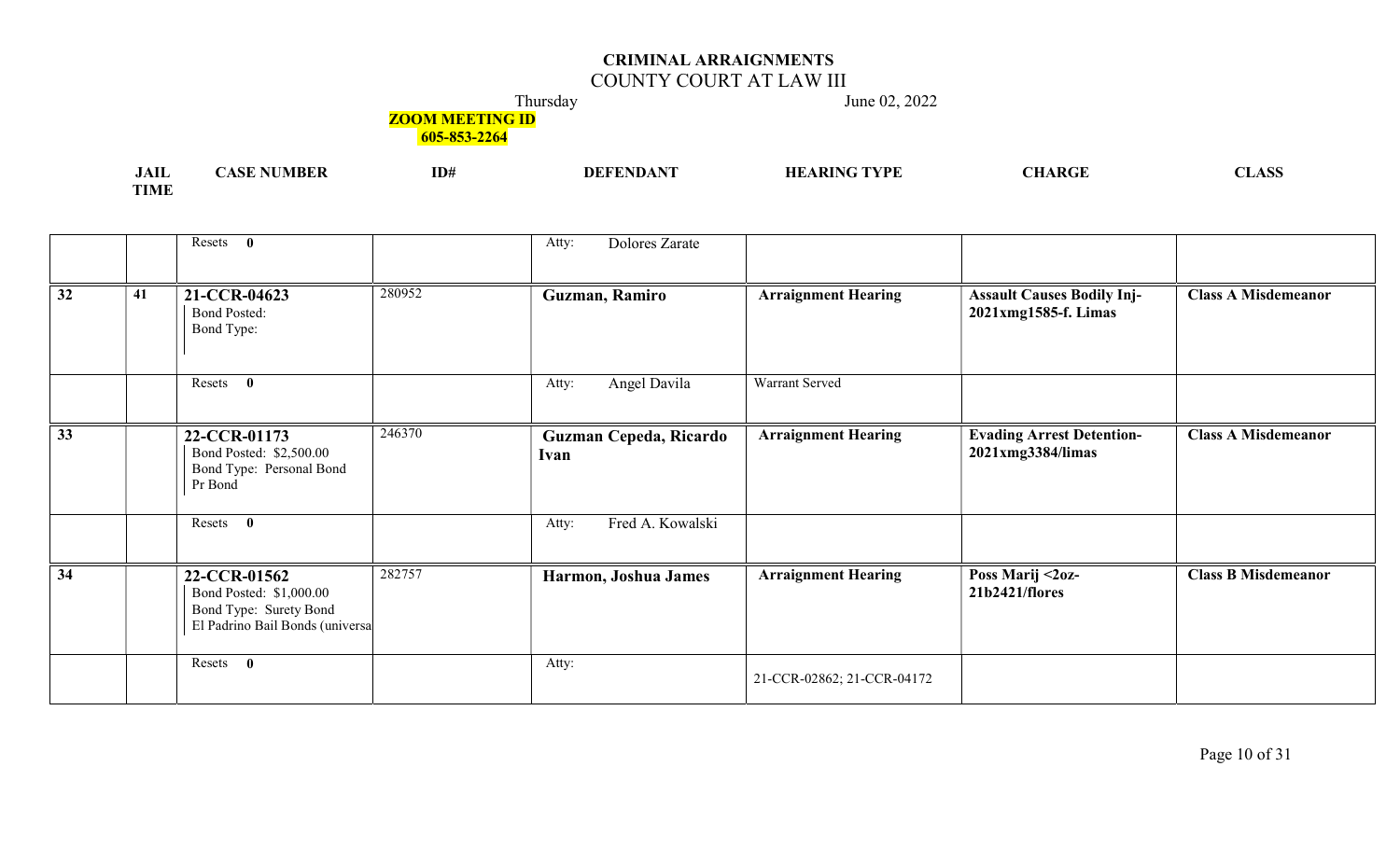## COUNTY COURT AT LAW III

Thursday June 02, 2022

## **ZOOM MEETING ID**

| $\mathbf{A}$<br>лы    | ID# | ) н | 7DE. | $\sqrt{N}$<br>. ш.<br>.nut | LIND |
|-----------------------|-----|-----|------|----------------------------|------|
| <b>COTA CT</b><br>TMF |     |     |      |                            |      |

| $\overline{35}$ | 22-CCR-01174<br>Bond Posted: \$2,500.00<br>Bond Type: Surety Bond<br>El Padrino Bail Bonds (universa<br>Resets<br>$\bf{0}$ |        | Hernandez, Alyssa<br>Benjamin Adam Neece<br>Atty: | <b>Arraignment Hearing</b> | Theft Prop >=\$100<\$750-21-<br>00728c-alaniz                           | <b>Class B Misdemeanor</b> |
|-----------------|----------------------------------------------------------------------------------------------------------------------------|--------|---------------------------------------------------|----------------------------|-------------------------------------------------------------------------|----------------------------|
|                 |                                                                                                                            |        |                                                   |                            |                                                                         |                            |
| 36              | 22-CCR-01187<br>Bond Posted: \$5,000.00<br>Bond Type: Personal Bond<br>Hernandez, Donaciano                                | 149534 | Hernandez, Donaciano                              | <b>Arraignment Hearing</b> | <b>Driving While Intoxicated</b><br>2nd-22-0043/daniels                 | <b>Class A Misdemeanor</b> |
|                 | Resets 0                                                                                                                   |        | Michael Benton<br>Atty:                           |                            |                                                                         |                            |
| 37              | 22-CCR-01407<br><b>Bond Posted:</b><br>Bond Type:                                                                          |        | Hernandez, Gustavo                                | <b>Arraignment Hearing</b> | <b>Criminal Mischief</b><br>$>=$ \$100 $<$ \$750-<br>2021laf00371/salas | <b>Class B Misdemeanor</b> |
|                 | Resets<br>$\bf{0}$                                                                                                         |        | Atty:                                             |                            |                                                                         |                            |
| $\overline{38}$ | 22-CCR-01229<br>Bond Posted: \$2,000.00<br>Bond Type: Surety Bond<br>Devolada Bail Bonds                                   | 154682 | <b>Hernandez, Luis Alberto</b>                    | <b>Arraignment Hearing</b> | Poss Cs Pg $3 < 28g$ -<br>2021xmg3278/garcia                            | <b>Class A Misdemeanor</b> |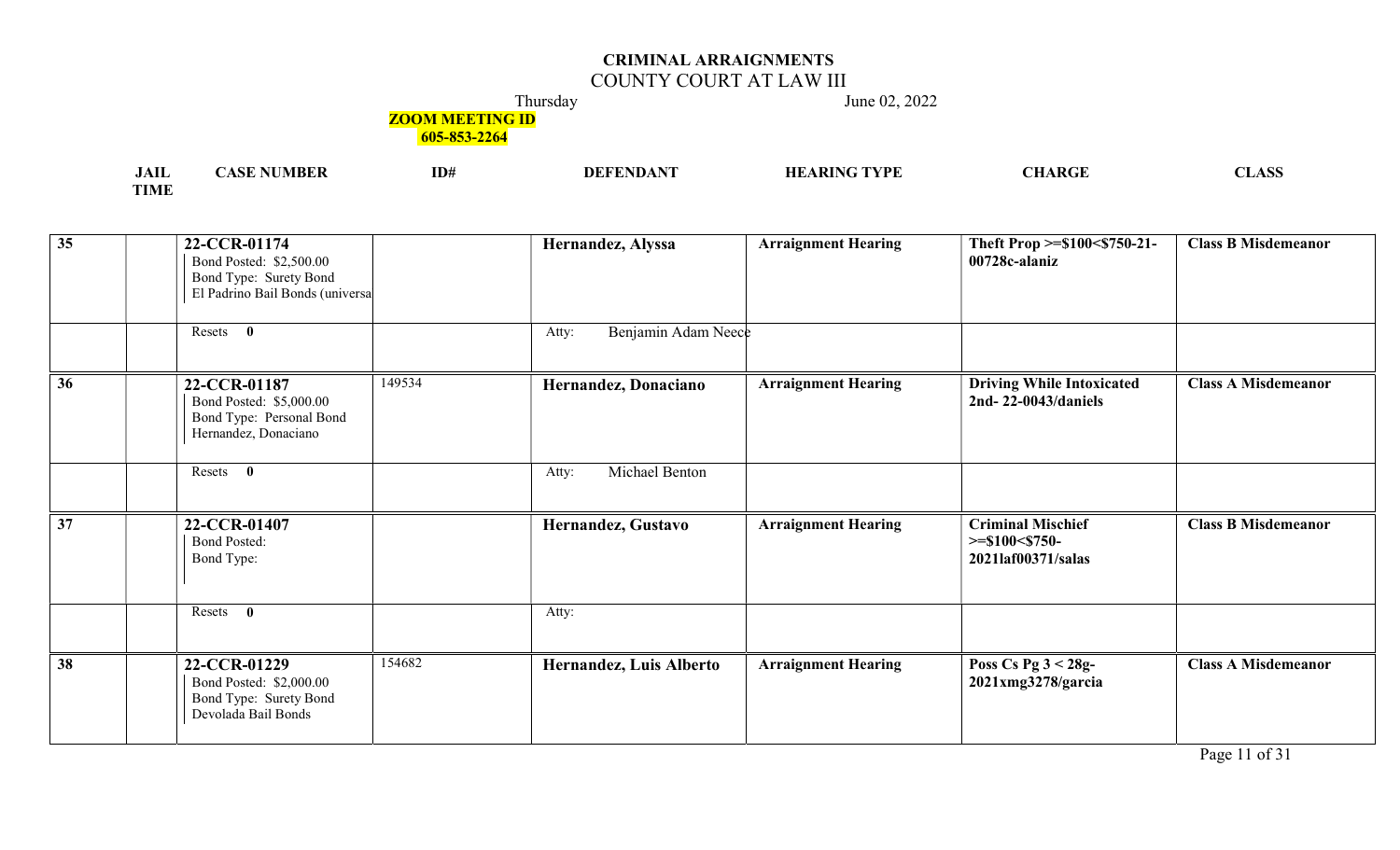## COUNTY COURT AT LAW III

Thursday June 02, 2022

**ZOOM MEETING ID** 

| I A TI<br>JAIL  | ASI | ID# | <b>DEFENDANT</b> | ' TVDI | ARGI | $\sqrt{2}$<br>, LI NOO |
|-----------------|-----|-----|------------------|--------|------|------------------------|
| TIME<br>. LIVLE |     |     |                  |        |      |                        |

|                 | Resets 0                                                                                          |        | Paul Lanaux Fourt, Jr.<br>Atty:      |                            |                                                                                                     |                                                           |
|-----------------|---------------------------------------------------------------------------------------------------|--------|--------------------------------------|----------------------------|-----------------------------------------------------------------------------------------------------|-----------------------------------------------------------|
| $\overline{39}$ | 22-CCR-01368<br>Bond Posted: \$600.00<br>Bond Type: Surety Bond<br>Ro-que Bail Bonds (allegheny C |        | Hernandez, Sandra<br><b>Danielle</b> | <b>Arraignment Hearing</b> | <b>Duty On Striking Fixture/hwy</b><br>Landscape>=\$200-<br>21har2692/gonzalez                      | <b>Class B Misdemeanor</b>                                |
|                 | Resets 0                                                                                          |        | Atty:                                |                            |                                                                                                     |                                                           |
| 40              | 22-CCR-01168<br><b>Bond Posted:</b><br>Bond Type:                                                 | 212018 | Herrera, Jose Carlos                 | <b>Arraignment Hearing</b> | <b>Assault Causes Bodily Inj-21-</b><br>00165c/alanez; Assault Causes<br>Bodily Inj-21-00166c/saenz | <b>Class A Misdemeanor;</b><br><b>Class A Misdemeanor</b> |
|                 | $\mathbf{0}$<br>Resets                                                                            |        | Atty:                                |                            |                                                                                                     |                                                           |
| 41              | 22-CCR-01524<br><b>Bond Posted:</b><br>Bond Type:                                                 | 245776 | <b>Hidalgo Martinez, Frank</b>       | <b>Arraignment Hearing</b> | <b>Driving While Intoxicated-</b><br>2021xmg3431-garcia                                             | <b>Class B Misdemeanor</b>                                |
|                 | $\mathbf{0}$<br>Resets                                                                            |        | Atty:                                |                            |                                                                                                     |                                                           |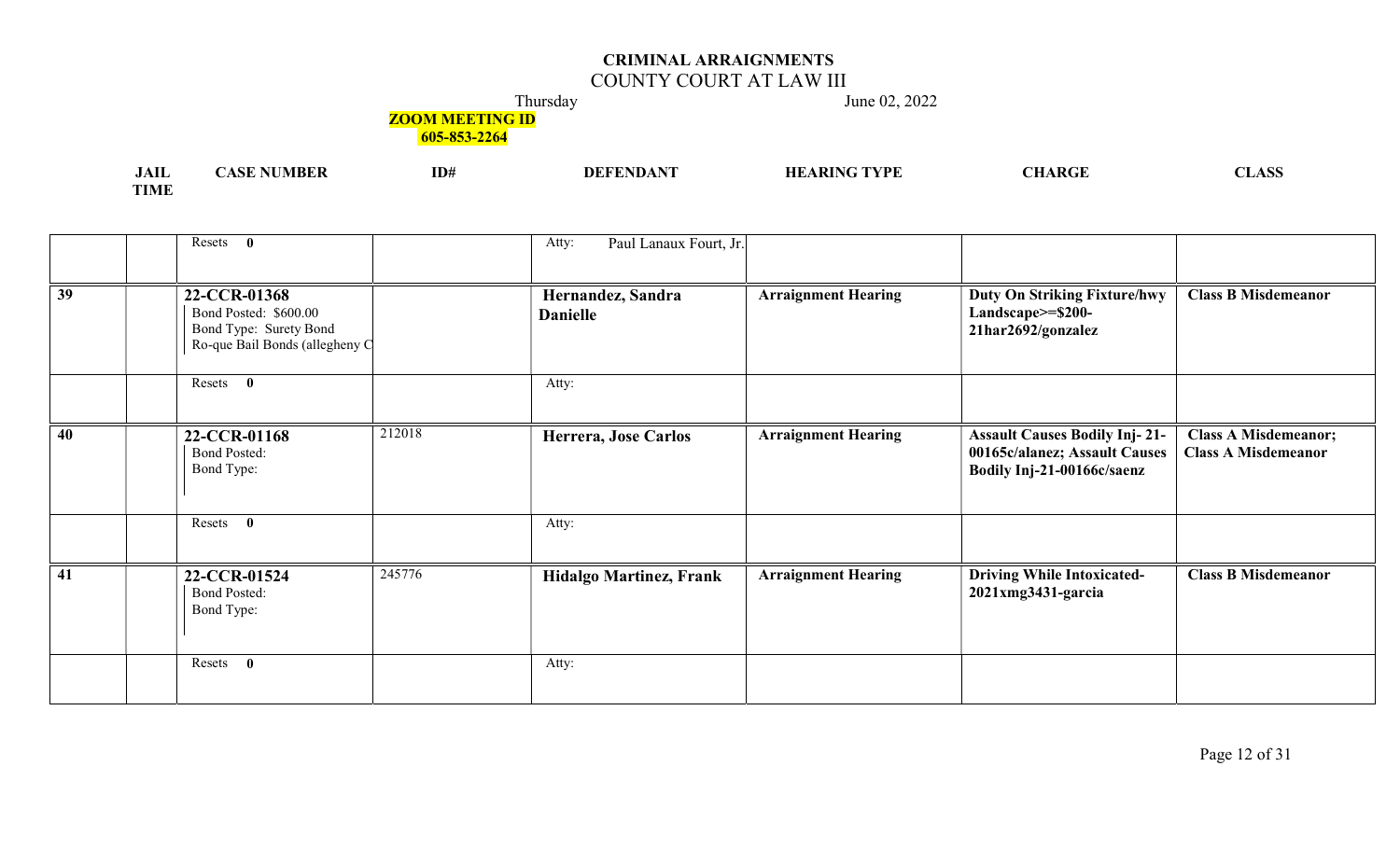## COUNTY COURT AT LAW III

Thursday June 02, 2022

## **ZOOM MEETING ID**

| <b>EA TT</b><br>JALL  | <b>TD</b><br>1D# | $\sqrt{2}$<br>DН<br>. | $\alpha$ tvpl<br>$\cdots$<br> | $\sim$<br>. LI NON |
|-----------------------|------------------|-----------------------|-------------------------------|--------------------|
| <b>TIME</b><br>IVI F. |                  |                       |                               |                    |

| $\overline{42}$ |    | 22-CCR-01380<br>Bond Posted: \$500.00<br>Bond Type: Personal Bond<br>Hunter, Daniel Douglas       | 240902 | <b>Hunter, Daniel Douglas</b>   | <b>Arraignment Hearing</b>         | <b>Driving While Intoxicated-</b><br>21har2453/garcia; Poss Cs Pg<br>$3 < 28g-21$ har $2452/g$ arcia | <b>Class B Misdemeanor;</b><br><b>Class A Misdemeanor</b> |
|-----------------|----|---------------------------------------------------------------------------------------------------|--------|---------------------------------|------------------------------------|------------------------------------------------------------------------------------------------------|-----------------------------------------------------------|
|                 |    | $\mathbf{0}$<br>Resets                                                                            |        | Paul Lanaux Fourt, Jr.<br>Atty: | O/c On 21-ccr-4067<br>21-CCR-04067 |                                                                                                      |                                                           |
| 43              |    | 22-CCR-01492<br><b>Bond Posted:</b><br>Bond Type:                                                 | 203578 | <b>Izaguirre, Desiree</b>       | <b>Arraignment Hearing</b>         | Theft Prop >=\$100<\$750-<br>21har2786/garcia                                                        | <b>Class B Misdemeanor</b>                                |
|                 |    | $\mathbf{0}$<br>Resets                                                                            |        | Atty:                           |                                    |                                                                                                      |                                                           |
| 44              |    | 21-CCR-00591<br>Bond Posted: \$1,000.00<br>Bond Type: Personal Bond<br>Jaramillo, Maria Guadalupe |        | Jarmillo, Maria Guadalupe       | <b>Arraignment Hearing</b>         | Poss Marij <2oz -20b3114<br>\nunez                                                                   | <b>Class B Misdemeanor</b>                                |
|                 |    | Resets 0                                                                                          |        | Rene Gomez<br>Atty:             | Warrant Served<br>17-CCR-00286     |                                                                                                      |                                                           |
| 45              | 47 | 22-CCR-01708<br><b>Bond Posted:</b><br>Bond Type:                                                 | 285459 | Jasso, Gilberto Weaver          | <b>Arraignment Hearing</b>         | <b>Criminal Trespass</b><br>Habit/superfund/infrastructio<br>n-22xmg1131/garcia                      | <b>Class A Misdemeanor</b>                                |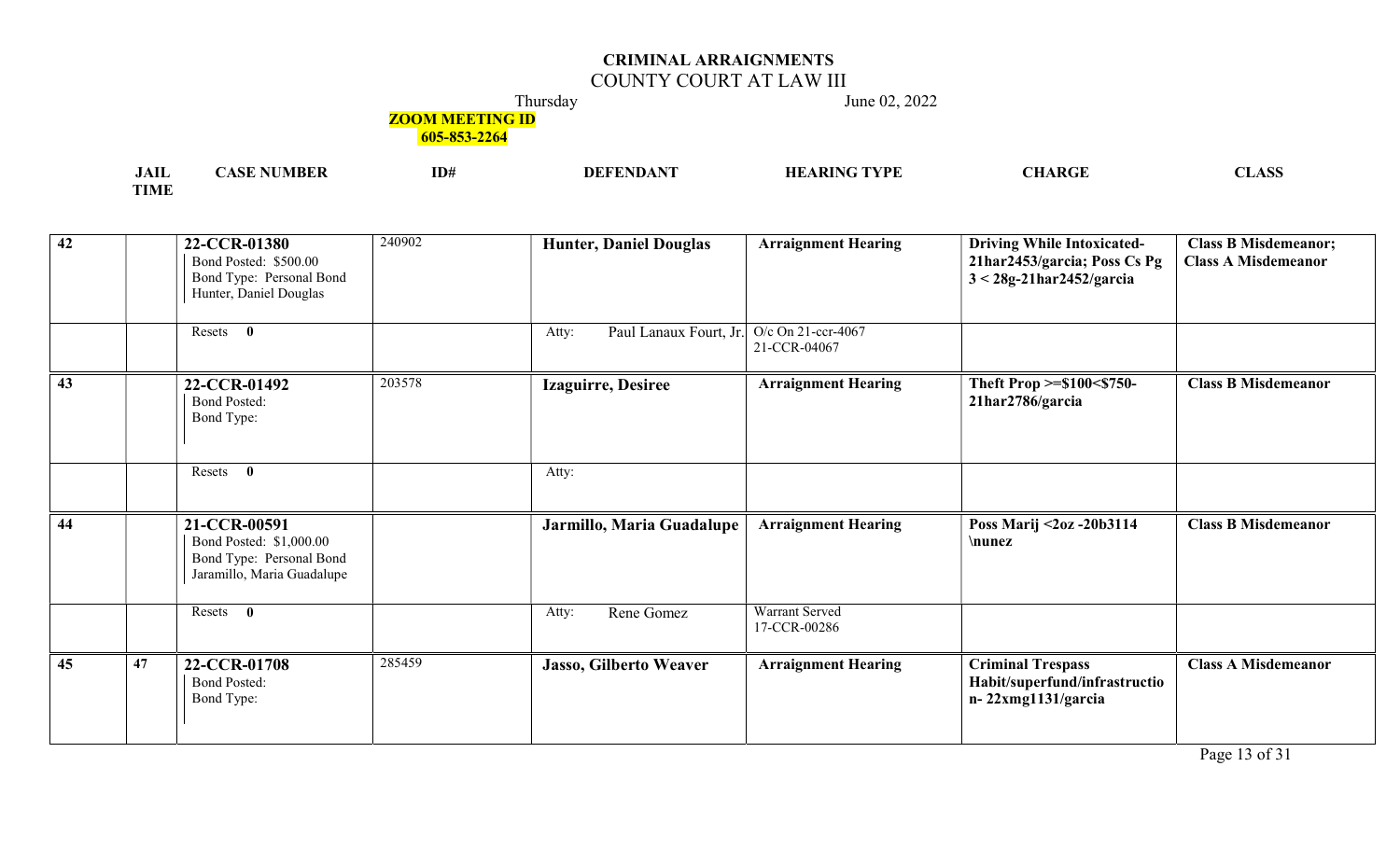# COUNTY COURT AT LAW III

Thursday June 02, 2022

## **ZOOM MEETING ID**

| .<br><b>UALL</b> | <b>MBEF</b><br>$\mathbf{C}$ T<br>w | ID# | <b>TRID.</b><br>DEF | ' TVDE | $\sim$ |
|------------------|------------------------------------|-----|---------------------|--------|--------|
| <b>TIME</b>      |                                    |     |                     |        |        |

|    |     | Resets 0                                                    | Jesus T Garcia, Jr.<br>Atty: |                                                              |                                             |                            |
|----|-----|-------------------------------------------------------------|------------------------------|--------------------------------------------------------------|---------------------------------------------|----------------------------|
| 46 |     | 225578<br>22-CCR-01379<br><b>Bond Posted:</b><br>Bond Type: | Leyva, Ephraim               | <b>Arraignment Hearing</b>                                   | Poss Cs Pg 3 < 28g-<br>21har2451/garcia     | <b>Class A Misdemeanor</b> |
|    |     | Resets 0                                                    | Atty:                        |                                                              |                                             |                            |
| 47 | 177 | 259791<br>22-CCR-01876<br><b>Bond Posted:</b><br>Bond Type: | Longoria, Alfonso, Iii       | <b>Arraignment Hearing</b>                                   | Theft Prop >=\$100<\$750-<br>21b4065/flores | <b>Class B Misdemeanor</b> |
|    |     | Resets 0                                                    | Nat C. Perez, Jr.<br>Atty:   | Other Case Set For 6/22 & 6/27<br>22-CCR-00465; 22-CCR-00998 |                                             |                            |
| 48 | 102 | 275993<br>22-CCR-01710<br><b>Bond Posted:</b><br>Bond Type: | Lopez, Jose Aguinaga         | <b>Arraignment Hearing</b>                                   | Poss Marij <2oz-<br>22har400/gonzalez       | <b>Class B Misdemeanor</b> |
|    |     | Resets<br>$\mathbf{0}$                                      | Korina Barraza<br>Atty:      |                                                              |                                             |                            |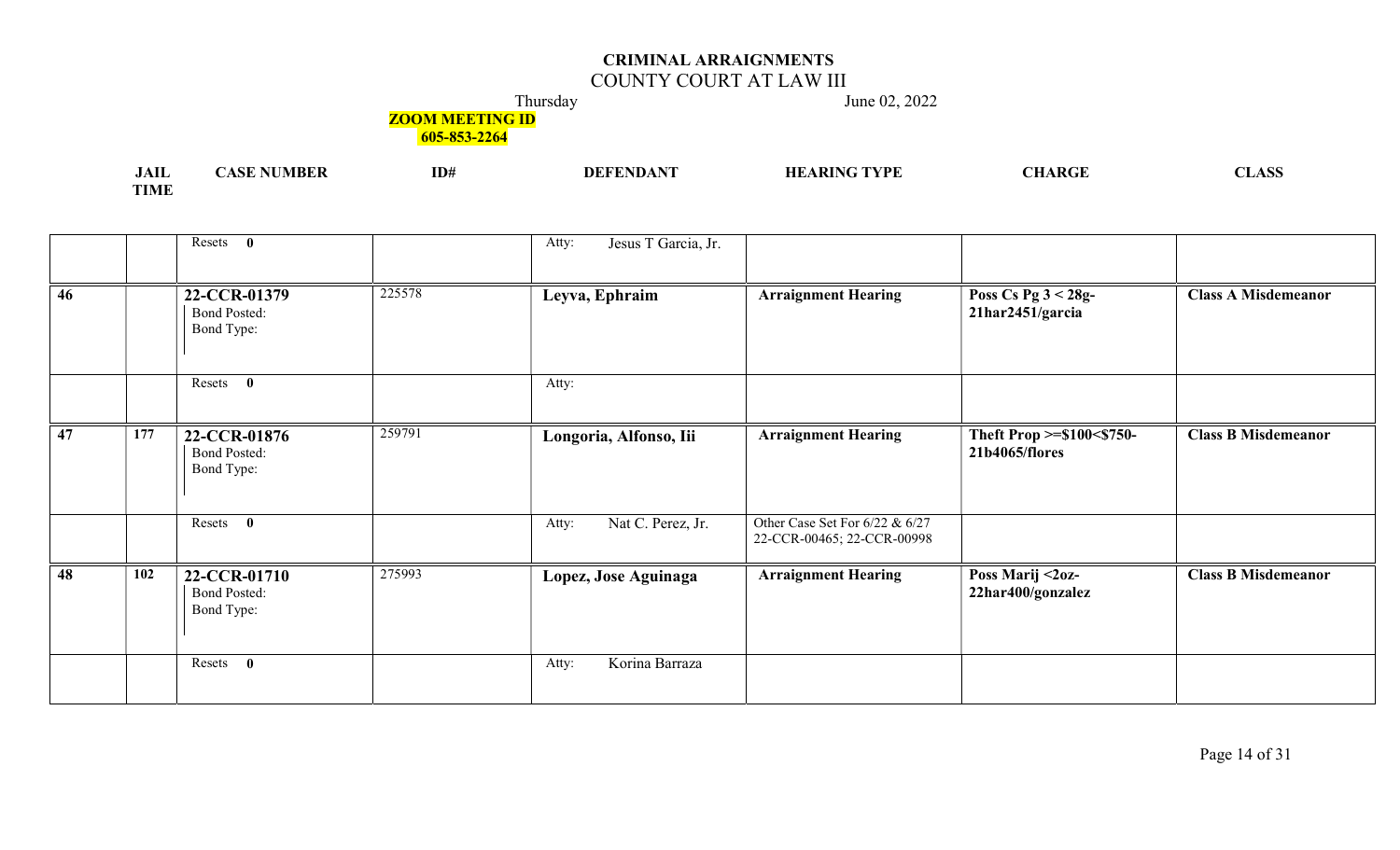# COUNTY COURT AT LAW III

Thursday June 02, 2022

## **ZOOM MEETING ID**

| .<br>JAIL        | -MBE.<br>. | ID# | ' <i>c</i> tvde<br>' DIN | $\boldsymbol{\mathsf{A}}$ $\mathbf{D} \boldsymbol{\mathsf{C}}$ | $\sqrt{2}$<br>אמעדות |
|------------------|------------|-----|--------------------------|----------------------------------------------------------------|----------------------|
| TIME<br>. LIVI D |            |     |                          |                                                                |                      |

| 49              | 22-CCR-01386<br><b>Bond Posted:</b><br>Bond Type:                                                                        | Lopez, Kayla Rose                         | <b>Arraignment Hearing</b> | Poss Cs Pg $3 < 28g$ -<br>2100265026-rodriguez | <b>Class A Misdemeanor</b> |
|-----------------|--------------------------------------------------------------------------------------------------------------------------|-------------------------------------------|----------------------------|------------------------------------------------|----------------------------|
|                 | Resets 0                                                                                                                 | Atty:                                     | 16-CCR-05623               |                                                |                            |
| $\overline{50}$ | 22-CCR-01449<br><b>Bond Posted:</b><br>Bond Type:                                                                        | 222986<br><b>Luke Rodriguez</b>           | <b>Arraignment Hearing</b> | Poss Marij > 20z <= $40z/21$ -<br>00747c/garza | <b>Class A Misdemeanor</b> |
|                 | Resets 0                                                                                                                 | Atty:                                     |                            |                                                |                            |
| $\overline{51}$ | 22-CCR-01333<br>Bond Posted: \$1,000.00; \$1,000<br>Bond Type: Surety Bond; Perso<br>H/c Pr Bond A/p J/limas<br>H C Bond | 284373<br><b>Maldonado Martinez, Saul</b> | <b>Arraignment Hearing</b> | <b>Failure To Id-</b><br>2021xmg3089/garcia    | <b>Class B Misdemeanor</b> |
|                 | Resets 0                                                                                                                 | Lilia Gonzalez Pena<br>Atty:              |                            |                                                |                            |
| $\overline{52}$ | 22-CCR-01298<br>Bond Posted: \$2,000.00<br>Bond Type: Personal Bond<br>Margenau, Jonathan Gene                           | Margenau, Jonathan Gene                   | <b>Arraignment Hearing</b> | Harassment-21b1917/nunez                       | <b>Class B Misdemeanor</b> |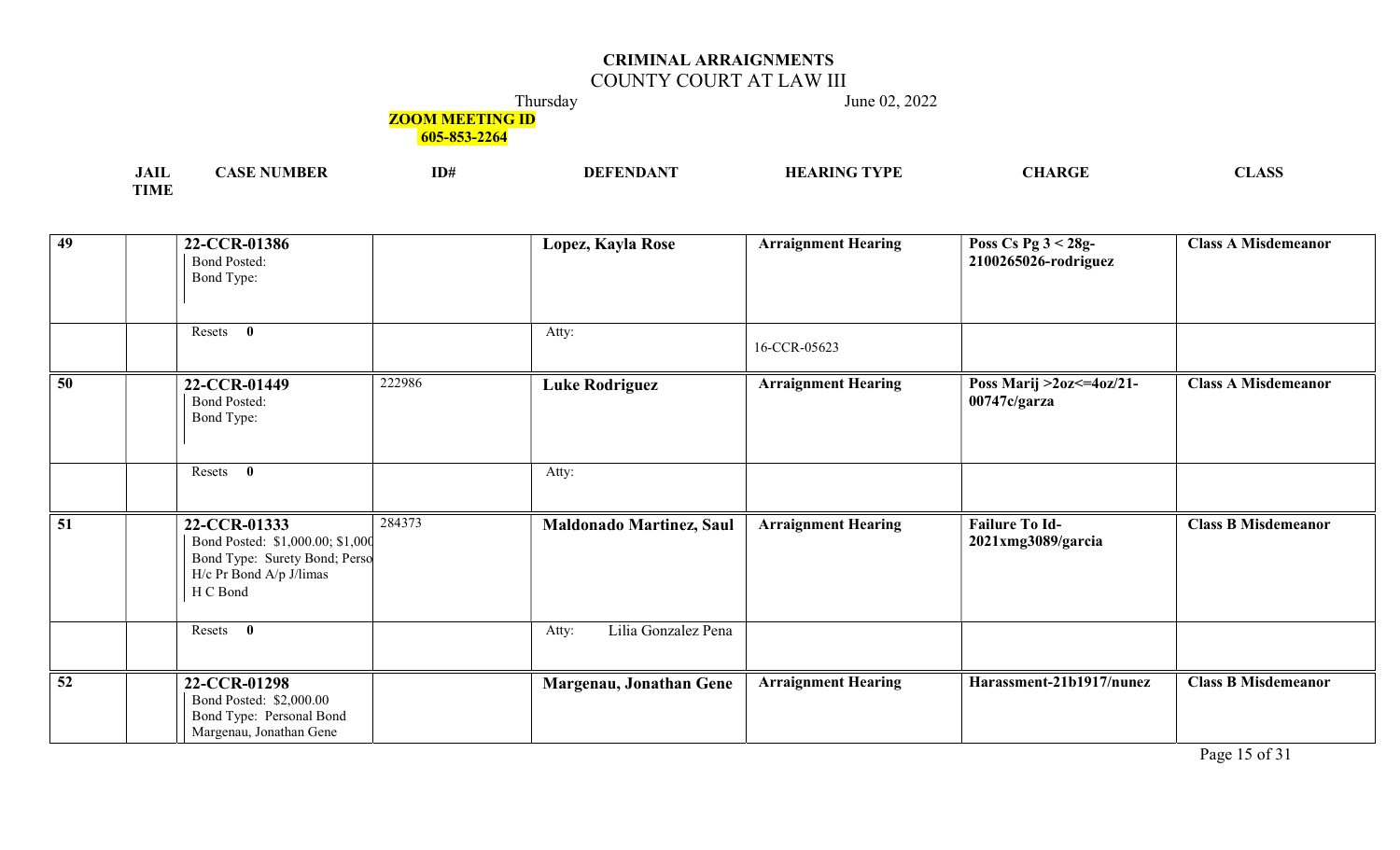## COUNTY COURT AT LAW III

Thursday June 02, 2022

# **ZOOM MEETING ID**

| <b>JAIL</b> | <b>ASE NUMBER</b> | ID# | DEFENDANT | <b>HEARING TYPE</b> | <b>CHARGE</b> | <b>CLASS</b>                                                                    |
|-------------|-------------------|-----|-----------|---------------------|---------------|---------------------------------------------------------------------------------|
|             |                   |     |           |                     |               | the contract of the contract of the contract of the contract of the contract of |
| <b>TIME</b> |                   |     |           |                     |               |                                                                                 |

|          | Resets $\mathbf{0}$                                                                                                             |        | James R. Young, Jr.<br>Atty:  |                                                |                                                                                                |                                                           |
|----------|---------------------------------------------------------------------------------------------------------------------------------|--------|-------------------------------|------------------------------------------------|------------------------------------------------------------------------------------------------|-----------------------------------------------------------|
| 53       | 22-CCR-01424<br>Bond Posted: \$2,000.00; \$900.0<br>Bond Type: Surety Bond; Suret<br>Devolada Bail Bonds<br>Devolada Bail Bonds |        | Marmolego, Daniel             | <b>Arraignment Hearing</b>                     | <b>Unl Carrying Weapon-</b><br>21har2499/gonzalez; Racing<br>On Highway-<br>21har2500/gonzalez | <b>Class A Misdemeanor;</b><br><b>Class B Misdemeanor</b> |
|          | Resets 0                                                                                                                        |        | Atty:                         |                                                |                                                                                                |                                                           |
| 54       | 22-CCR-01163<br>Bond Posted: \$3,000.00<br>Bond Type: Surety Bond<br>Allegheny Casualty Company D                               | 157546 | <b>Marroquin, Daniel</b>      | <b>Arraignment Hearing</b>                     | <b>Driving While Intoxicated Bac</b><br>$\ge$ = 0.15-21b2024/diez                              | <b>Class A Misdemeanor</b>                                |
|          | Resets 0                                                                                                                        |        | Atty:                         | 17-ccr-1163 Set For 01/18/2023<br>17-CCR-01770 |                                                                                                |                                                           |
| 55<br>88 | 22-CCR-01301<br><b>Bond Posted:</b><br>Bond Type:                                                                               | 265018 | <b>Martinez, Jose Alfredo</b> | <b>Arraignment Hearing</b>                     | <b>Criminal Mischief</b><br>>=\$100<\$750-22b0788/flores                                       | <b>Class B Misdemeanor</b>                                |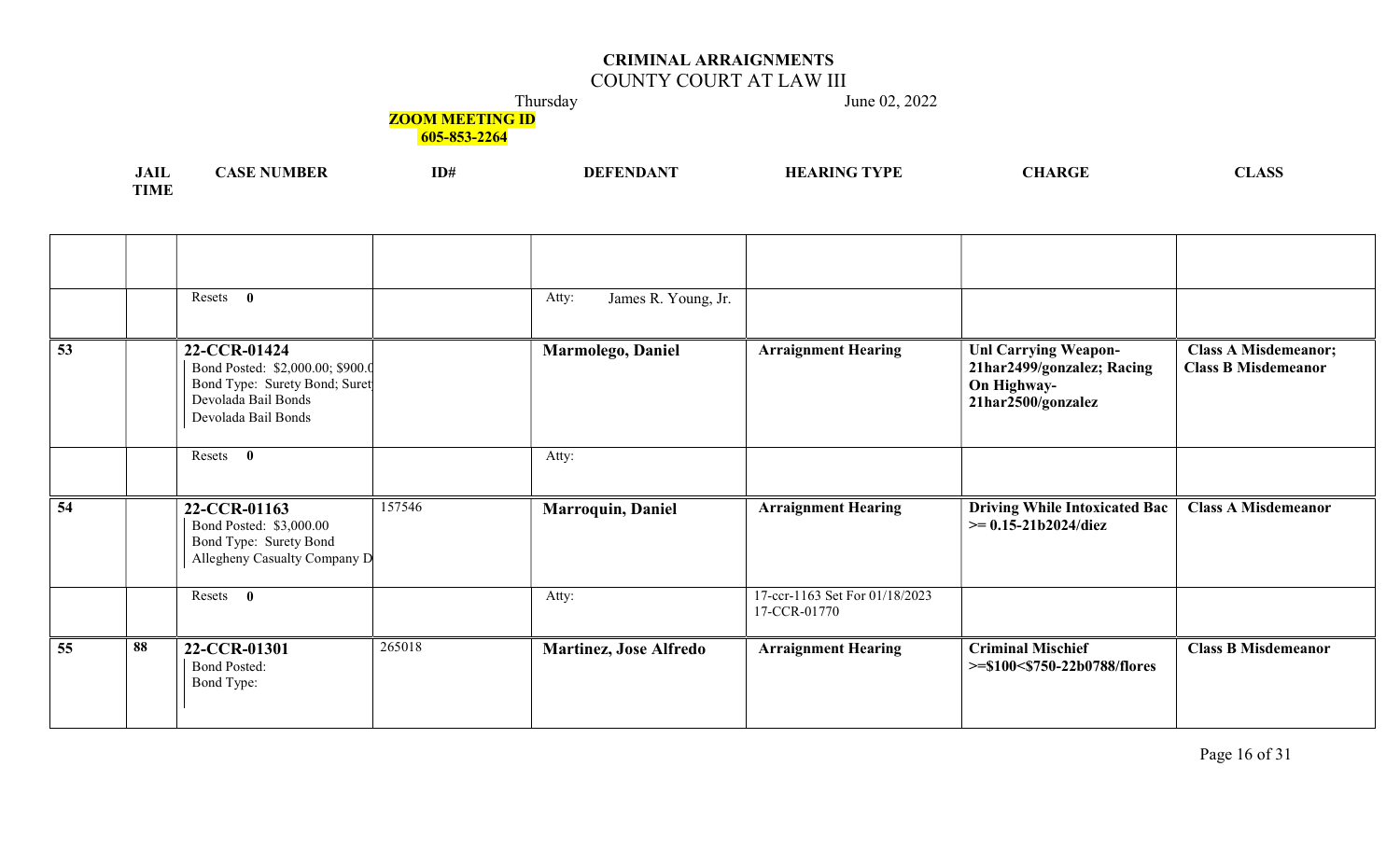## COUNTY COURT AT LAW III

Thursday June 02, 2022

## **ZOOM MEETING ID**

| $\sqrt{1}$<br>JAIL | VIBEI<br>$\Delta$ | TD.<br>1D# | <b>DEFT</b> | 'VPI | $^{\bullet}$ ARGE $^-$ | ACC<br>אמרעדי |
|--------------------|-------------------|------------|-------------|------|------------------------|---------------|
| <b>TIME</b>        |                   |            |             |      |                        |               |

|                 |    | Resets 0                                                                                         |        | Atty:                         | 22-ccr-1469 2021-dcr-2580<br>22-CCR-01469; 22-CCR-01873 |                                                                                |                            |
|-----------------|----|--------------------------------------------------------------------------------------------------|--------|-------------------------------|---------------------------------------------------------|--------------------------------------------------------------------------------|----------------------------|
| $\overline{56}$ | 88 | 22-CCR-01469<br>Bond Posted: \$1,500.00<br>Bond Type: Personal Bond<br>P.r. Bond J/garcia        | 265018 | <b>Martinez, Jose Alfredo</b> | <b>Arraignment Hearing</b>                              | Poss Marij <2oz-<br>$2021$ xmg $3698$ /garcia                                  | <b>Class B Misdemeanor</b> |
|                 |    | Resets 0                                                                                         |        | Atty:                         | 22-ccr-1301 2021-dcr-2580<br>22-CCR-01301; 22-CCR-01873 |                                                                                |                            |
| 57              | 88 | 22-CCR-01873<br>Bond Posted: \$2,500.00<br>Bond Type: Surety Bond<br>Harlingen Bail Bonds        | 265018 | <b>Martinez, Jose Alfredo</b> | <b>Arraignment Hearing</b>                              | <b>Viol Bond/protective Order-</b><br>21b1805/bellamy                          | <b>Class A Misdemeanor</b> |
|                 |    | Resets 0                                                                                         |        | Atty:                         | 22-CCR-01301; 22-CCR-01469                              |                                                                                |                            |
| $\overline{58}$ |    | 22-CCR-01340<br>Bond Posted: \$5,000.00<br>Bond Type: Personal Bond<br>Martinez, Mario Alejandro | 284505 | Martinez, Mario Alejandro     | <b>Arraignment Hearing</b>                              | <b>Driving While</b><br><b>Intoxicated/open Alch</b><br>Container-a. Rodriguez | <b>Class B Misdemeanor</b> |
|                 |    | $\mathbf{0}$<br>Resets                                                                           |        | Atty:                         |                                                         |                                                                                |                            |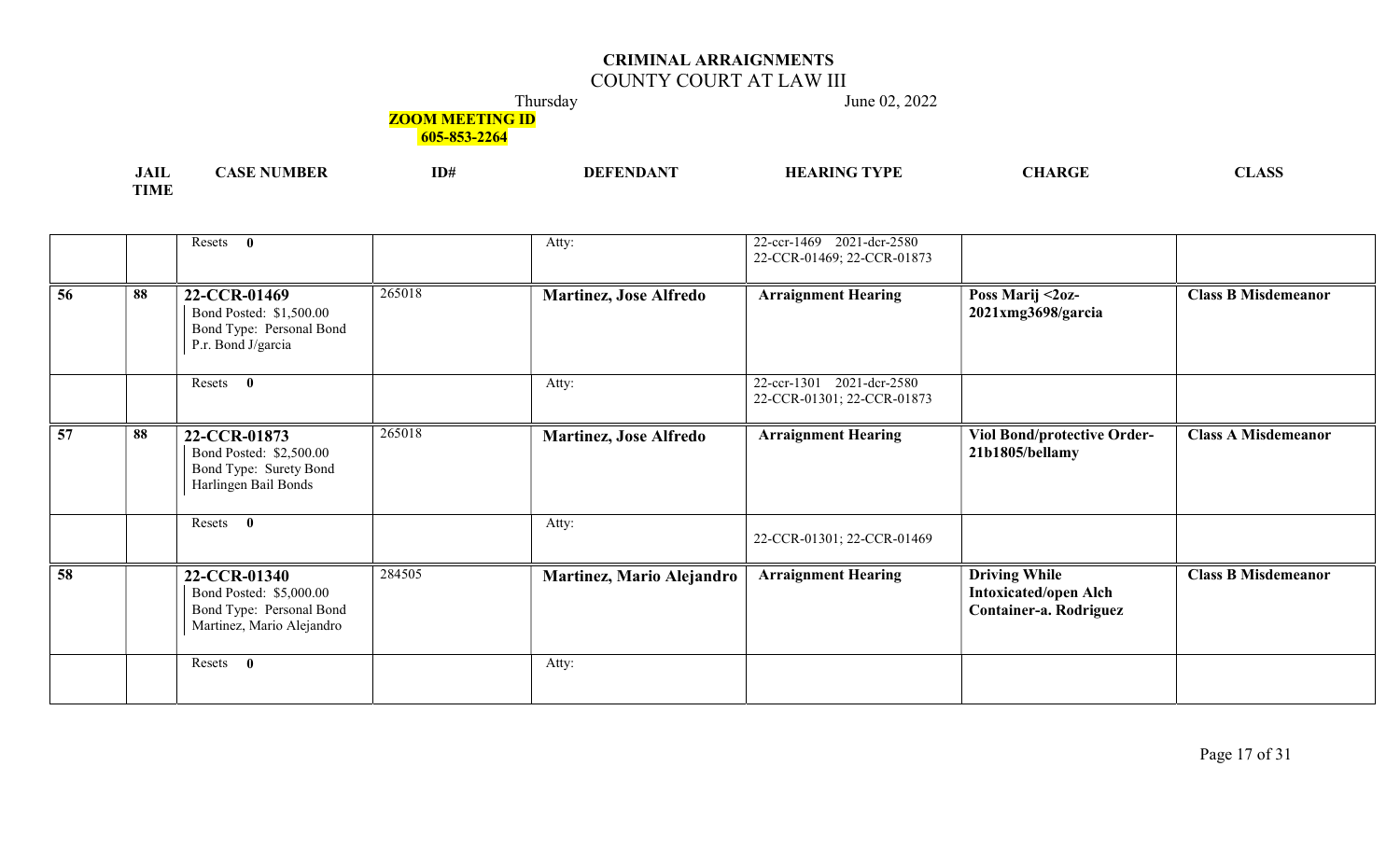## COUNTY COURT AT LAW III

Thursday June 02, 2022

## **ZOOM MEETING ID**

| .<br>JAIL   | ID# | I) H | IC TVPF<br>' DI\ | ARGF<br>יי | $\triangle$ $\triangle$<br>$\overline{L}$ |
|-------------|-----|------|------------------|------------|-------------------------------------------|
| <b>TIME</b> |     |      |                  |            |                                           |

| $\overline{59}$ | 102 | 22-CCR-01259<br><b>Bond Posted:</b><br>Bond Type:                                           | 284845 | <b>Medel, Jesus</b>             | <b>Arraignment Hearing</b>               | Poss Cs Pg $3 < 28g$ -<br>22b0635/diez; Poss Marij<br>$<$ 20z-22b0636/diez                               | <b>Class A Misdemeanor;</b><br><b>Class B Misdemeanor</b> |
|-----------------|-----|---------------------------------------------------------------------------------------------|--------|---------------------------------|------------------------------------------|----------------------------------------------------------------------------------------------------------|-----------------------------------------------------------|
|                 |     | Resets<br>$\bf{0}$                                                                          |        | Korina Barraza<br>Atty:         |                                          |                                                                                                          |                                                           |
| 60              | 336 | 21-CCR-04569<br><b>Bond Posted:</b><br>Bond Type:                                           | 263964 | <b>Medina, Jesus Roberto</b>    | <b>Arraignment Hearing</b>               | <b>Resist Arrest Search Or</b><br>Transport-21b2121/nunez;<br><b>Criminal Trespass-</b><br>21b2122/nunez | <b>Class A Misdemeanor;</b><br><b>Class B Misdemeanor</b> |
|                 |     | Resets                                                                                      |        | Fred A. Kowalski<br>Atty:       | Deft Found Incompetent In Felony<br>Case |                                                                                                          |                                                           |
| 61              |     | 22-CCR-01432<br>Bond Posted: \$1,000.00<br>Bond Type: Personal Bond<br>Pr Bond A/p J/garcia | 284094 | Menchaca, Manuel                | <b>Arraignment Hearing</b>               | <b>Driving While Intoxicated-</b><br>$2021$ xmg $2692$ /garcia                                           | <b>Class B Misdemeanor</b>                                |
|                 |     | $\bf{0}$<br>Resets                                                                          |        | Atty:                           |                                          |                                                                                                          |                                                           |
| 62              | 190 | 22-CCR-00542<br><b>Bond Posted:</b><br>Bond Type:                                           | 151303 | <b>Murillo, Daniel Salvador</b> | <b>Arraignment Hearing</b>               | <b>Fail To Identify Fugitive</b><br><b>Intent Give False Info-</b><br>2021xmg3293/garcia                 | <b>Class A Misdemeanor</b>                                |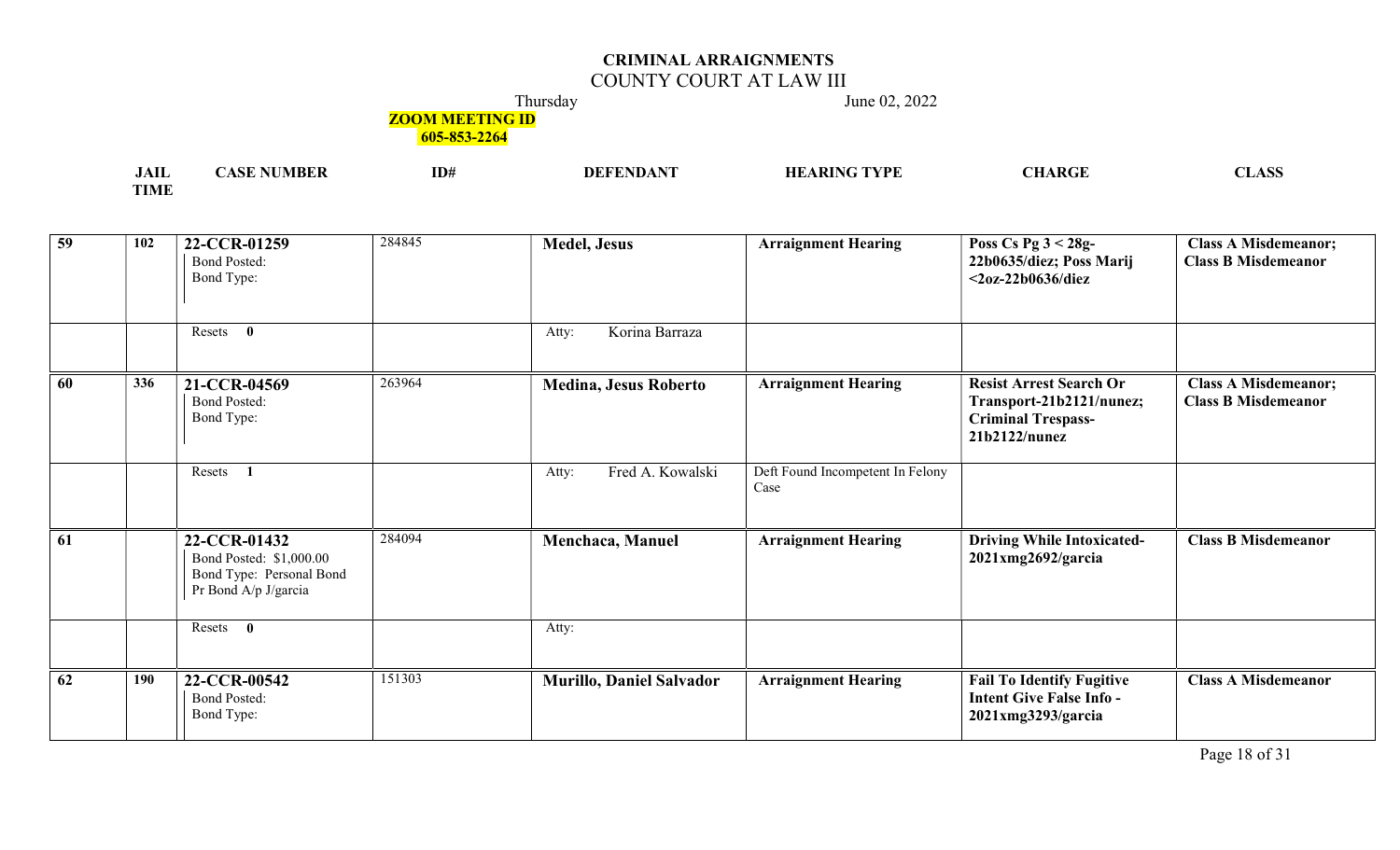## COUNTY COURT AT LAW III

Thursday June 02, 2022

**ZOOM MEETING ID** 

| <b>JAII</b> | <b>NUMBER</b><br>ASE 1 | ID# | <b>DEFENDANT</b> | <b>HEARING TYPE</b> | <b>CHARGE</b> | <b>CLASS</b> |
|-------------|------------------------|-----|------------------|---------------------|---------------|--------------|
| <b>TIME</b> |                        |     |                  |                     |               |              |

|    |    | Resets<br>$\mathbf{0}$                                                                   |        | Paul Lanaux Fourt, Jr.<br>Atty: | Warrant Served                               |                                                                                          |                            |
|----|----|------------------------------------------------------------------------------------------|--------|---------------------------------|----------------------------------------------|------------------------------------------------------------------------------------------|----------------------------|
| 63 | 13 | 22-CCR-00118<br>Bond Posted: \$1,500.00<br>Bond Type: Surety Bond<br>Devolada Bail Bonds | 089523 | Narup, Kevin Lee                | <b>Arraignment Hearing</b>                   | <b>Fail To Identify Fugitive</b><br><b>Intent Give False Info-</b><br>21har1822/gonzalez | <b>Class A Misdemeanor</b> |
|    |    | Resets<br>$\mathbf{0}$                                                                   |        | Samuel James Solana<br>Atty:    | 22-CCR-00851; 22-CCR-01367                   |                                                                                          |                            |
| 64 | 13 | 22-CCR-00851<br>Bond Posted: \$1,000.00<br>Bond Type: Personal Bond<br>Narup, Kevin Lee  | 089523 | Narup, Kevin Lee                | <b>Arraignment Hearing</b>                   | Poss Cs Pg $3 < 28g$ -<br>21har2314/garcia                                               | <b>Class A Misdemeanor</b> |
|    |    | Resets<br>$\bf{0}$                                                                       |        |                                 |                                              |                                                                                          |                            |
|    |    |                                                                                          |        | Samuel James Solana<br>Atty:    | Warrant Served<br>22-CCR-00118; 22-CCR-01367 |                                                                                          |                            |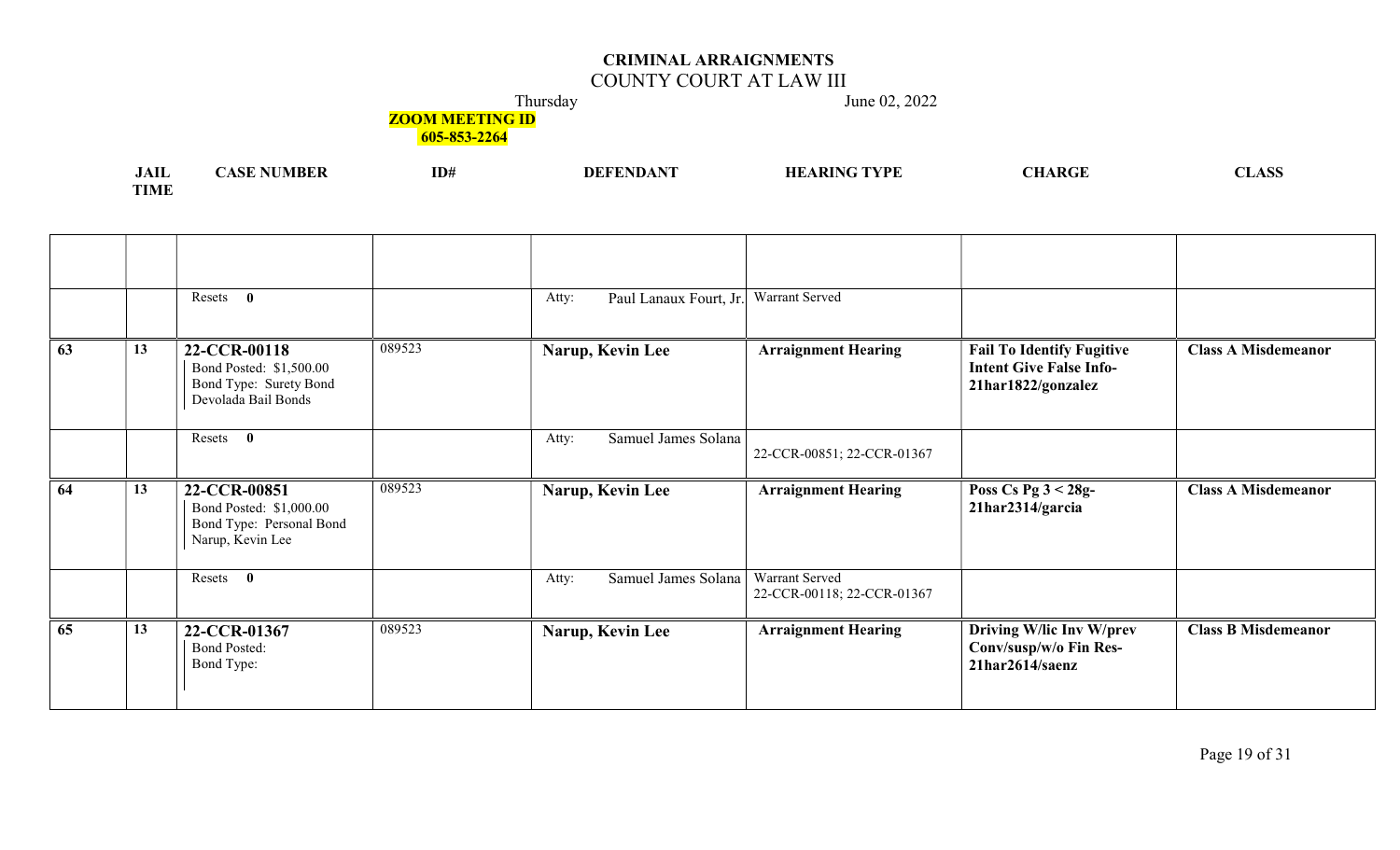## COUNTY COURT AT LAW III

Thursday June 02, 2022

**ZOOM MEETING ID** 

| .<br>JAIL   | MBEF | ID# | $\mathbf{v}$<br><b>DEFENDA</b> | ' TVDE<br>$\mathbf{M}$ | $\Lambda$ $\mathbf{R} C^{\mathsf{T}}$ | ^^^<br>LADD |
|-------------|------|-----|--------------------------------|------------------------|---------------------------------------|-------------|
| <b>TIME</b> |      |     |                                |                        |                                       |             |

|    |     | Resets 0                                                                               |        | Samuel James Solana<br>Atty:                  | 2022-dcr-379<br>22-CCR-00118; 22-CCR-00851 |                                                                         |                            |
|----|-----|----------------------------------------------------------------------------------------|--------|-----------------------------------------------|--------------------------------------------|-------------------------------------------------------------------------|----------------------------|
| 66 |     | 22-CCR-01293<br><b>Bond Posted:</b><br>Bond Type:                                      |        | <b>Olivares Lopez, Jose</b><br><b>Alberto</b> | <b>Arraignment Hearing</b>                 | <b>Driving While Intoxicated Bac</b><br>$\ge$ = 0.15-20211af00364/salas | <b>Class A Misdemeanor</b> |
|    |     | Resets 0                                                                               |        | Atty:                                         |                                            |                                                                         |                            |
| 67 | 150 | 22-CCR-01265<br><b>Bond Posted:</b><br>Bond Type:                                      | 277436 | Olvera, Cesar                                 | <b>Arraignment Hearing</b>                 | <b>Assault Causes Bodily Inj-</b><br>2022xmg0786/limas                  | <b>Class A Misdemeanor</b> |
|    |     | Resets 0                                                                               |        | Paul Lanaux Fourt, Jr.<br>Atty:               |                                            |                                                                         |                            |
| 68 |     | 22-CCR-01396<br>Bond Posted: \$1,000.00<br>Bond Type: Personal Bond<br>Ornelas, Ileana |        | Ornelas, Ileana                               | <b>Arraignment Hearing</b>                 | Theft Prop >=\$100<\$750-<br>21har2687/saenz                            | <b>Class B Misdemeanor</b> |
|    |     | Resets<br>$\bf{0}$                                                                     |        | Atty:                                         |                                            |                                                                         |                            |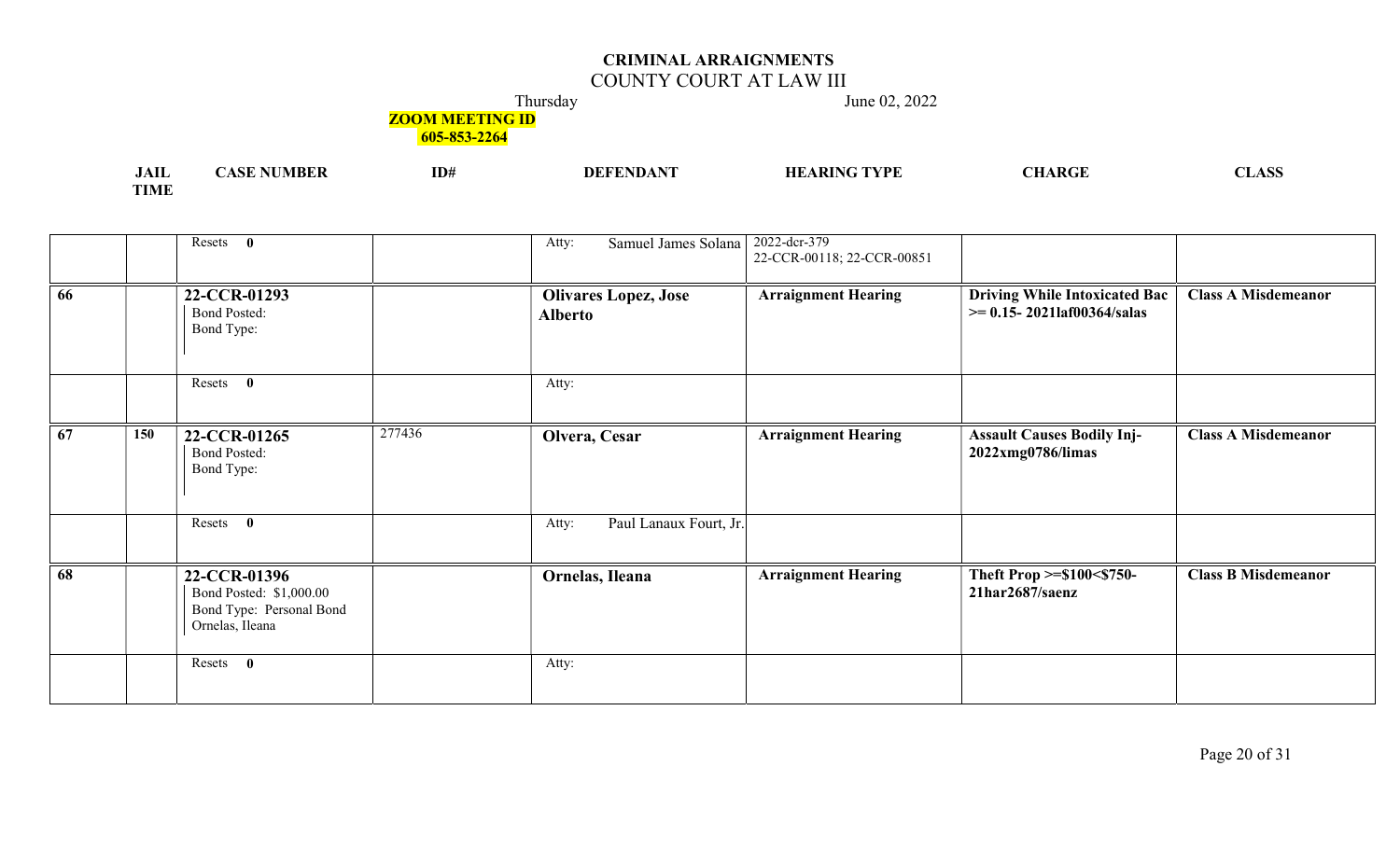## COUNTY COURT AT LAW III

Thursday June 02, 2022

## **ZOOM MEETING ID**

| $\cdot$ $\cdot$<br>JAIL | ID# | TVDL<br>НF | $\mathbf{L}$<br>'VIL | <b>NT</b><br>$\sim$<br>, LIANN |
|-------------------------|-----|------------|----------------------|--------------------------------|
| $T$ $T$ $T$ $T$         |     |            |                      |                                |

| 69              | 22-CCR-01561<br><b>Bond Posted:</b><br>Bond Type:                                                                                     | 230166 | <b>Ortiz, Victor Adam</b> | <b>Arraignment Hearing</b>     | <b>Driving While Intoxicated-</b><br>21b2426/flores                                                                | <b>Class B Misdemeanor</b>                                |
|-----------------|---------------------------------------------------------------------------------------------------------------------------------------|--------|---------------------------|--------------------------------|--------------------------------------------------------------------------------------------------------------------|-----------------------------------------------------------|
|                 | Resets 0                                                                                                                              |        | Anthony Cornejo<br>Atty:  |                                |                                                                                                                    |                                                           |
| 70<br>41        | 22-CCR-00502<br>Bond Posted: \$3,000.00; \$3,000<br>Bond Type: Personal Bond; Per<br>Pena, Jose Guadalupe<br>Pena, Jose Guadalupe     | 172522 | Pena, Jose Guadalupe      | <b>Arraignment Hearing</b>     | Poss Cs Pg $3 < 28g$ -<br>21b2765/diez; Failure To Id-<br>21b2766/diez                                             | <b>Class A Misdemeanor;</b><br><b>Class B Misdemeanor</b> |
|                 | Resets 0                                                                                                                              |        | Julianna A Sosa<br>Atty:  | Warrant Served<br>21-CCR-05154 |                                                                                                                    |                                                           |
| $\overline{71}$ | 21-CCR-02883<br>Bond Posted: \$5,000.00; \$3,000<br>Bond Type: Surety Bond; Suret<br>Bad Boyz Bail Bonds Ii<br>Bad Boyz Bail Bonds Ii | 282783 | Perales, Danny A          | <b>Arraignment Hearing</b>     | <b>Assault Causes Bodily Injury</b><br>Family Violence-2100234c-d.<br>Garza; Poss Marij <2oz-<br>2100235c-d. Garza | <b>Class A Misdemeanor;</b><br><b>Class B Misdemeanor</b> |
|                 | Resets 0                                                                                                                              |        | Atty:                     |                                |                                                                                                                    |                                                           |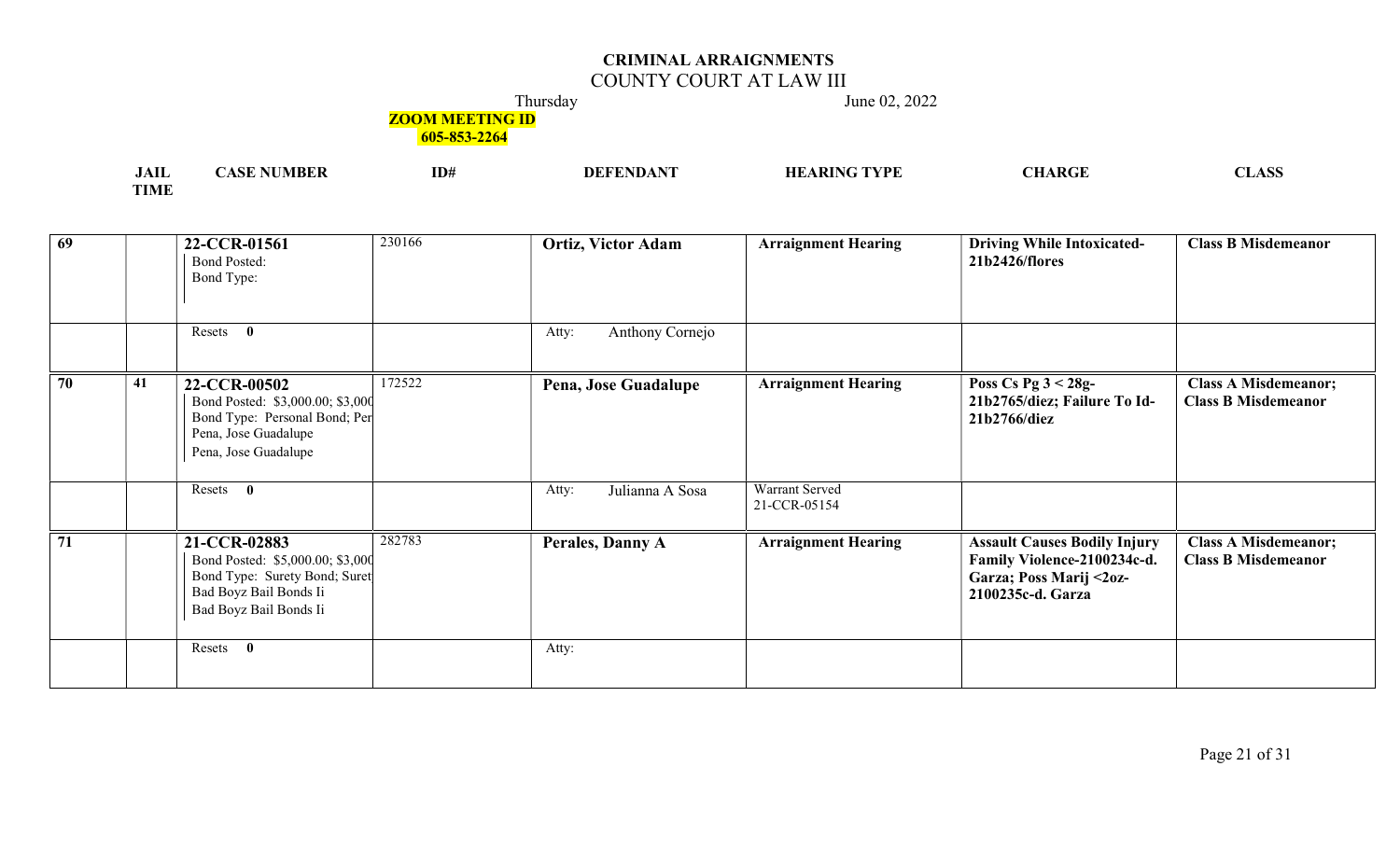## COUNTY COURT AT LAW III

Thursday June 02, 2022

**ZOOM MEETING ID** 

| $1 - 2$<br>лы         | VI IS F | ID# | 7PF. | I DA I<br>\N\TI | $\sqrt{2}$ |
|-----------------------|---------|-----|------|-----------------|------------|
| <b>TOTA CT</b><br>TMF |         |     |      |                 |            |

| $\boxed{72}$    | 22-CCR-01284<br>Bond Posted: \$3,000.00<br>Bond Type: Personal Bond<br>Perez, Jorge Luis                    | Perez, Jorge Luis              | <b>Arraignment Hearing</b> | Poss Marij >2oz<=4oz-<br>21b2944/bellamy               | <b>Class A Misdemeanor</b> |
|-----------------|-------------------------------------------------------------------------------------------------------------|--------------------------------|----------------------------|--------------------------------------------------------|----------------------------|
|                 | Resets 0                                                                                                    | <b>Stuart Diamond</b><br>Atty: |                            |                                                        |                            |
| $\overline{73}$ | 22-CCR-01352<br>Bond Posted: \$500.00<br>Bond Type: Personal Bond<br>Perez, Troy                            | Perez, Troy                    | <b>Arraignment Hearing</b> | Poss Marij <2oz-<br>21har2664/garcia                   | <b>Class B Misdemeanor</b> |
|                 | Resets 0                                                                                                    | Atty:                          |                            |                                                        |                            |
| 74              | 263469<br>22-CCR-01572<br>Bond Posted: \$500.00<br>Bond Type: Surety Bond<br>Ro-que Bail Bonds (allegheny C | Pizano, Alex                   | <b>Arraignment Hearing</b> | Poss Marij <2oz-<br>21har2886/garcia                   | <b>Class B Misdemeanor</b> |
|                 | Resets 0                                                                                                    | Atty:                          |                            |                                                        |                            |
| 75              | 283842<br>22-CCR-01481<br><b>Bond Posted:</b><br>Bond Type:                                                 | <b>Ramirez, Mark Anthony</b>   | <b>Arraignment Hearing</b> | Poss Marij<br>$\langle 20z/2021xmg2303/garcia \rangle$ | <b>Class B Misdemeanor</b> |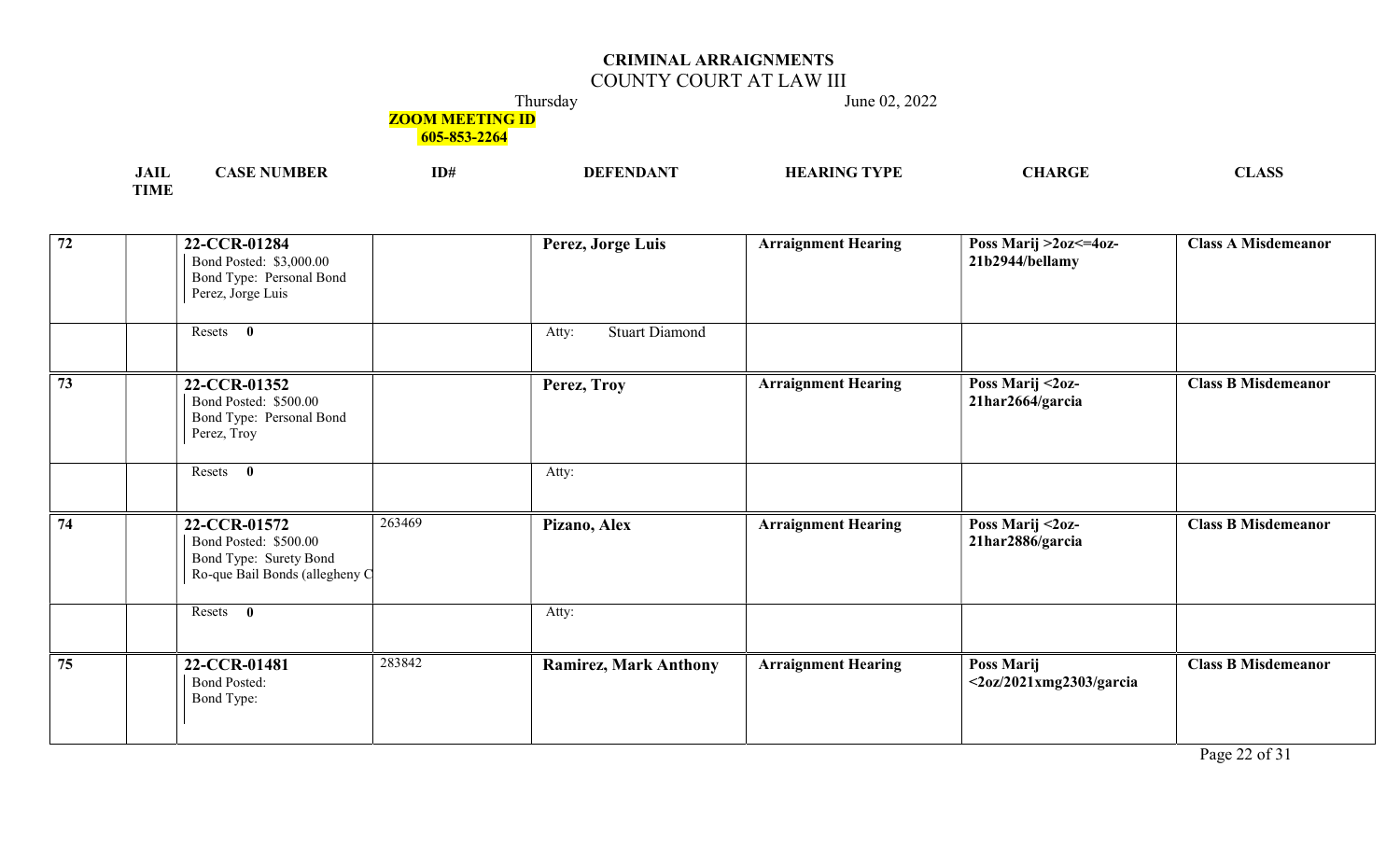## COUNTY COURT AT LAW III

Thursday June 02, 2022

**ZOOM MEETING ID** 

605-853-2264

| <b>JAIL</b>     | <b>ADE</b> | ID# | $\sim$ $\sim$ $\sim$ $\sim$<br>DEF | a tividi. | $\Lambda$ $\mathbf{R} C^{\tau}$ | $\sim$ |
|-----------------|------------|-----|------------------------------------|-----------|---------------------------------|--------|
| TIME<br>. LIVLE |            |     |                                    |           |                                 |        |

|                 | Resets 0                                                                                                                                                |        | Atty:                         | 2022-dcr-252                                                                |                                                                                    |                                                           |
|-----------------|---------------------------------------------------------------------------------------------------------------------------------------------------------|--------|-------------------------------|-----------------------------------------------------------------------------|------------------------------------------------------------------------------------|-----------------------------------------------------------|
| $\overline{76}$ | 22-CCR-01246<br>Bond Posted: \$1,500.00<br>Bond Type: Personal Bond<br>Rangel, Christian Adam                                                           |        | Rangel, Christian Adam        | <b>Arraignment Hearing</b>                                                  | <b>Assault Causes Bodily Inj-</b><br>21b2585/bellamy                               | <b>Class A Misdemeanor</b>                                |
|                 | Resets 0                                                                                                                                                |        | Atty:                         | Other Case Set For:06/22/2022<br>And 06/27/2022 20-ccr-2163<br>20-CCR-02163 |                                                                                    |                                                           |
| 77              | 22-CCR-01405<br>Bond Posted: \$1,500.00; \$1,000<br>Bond Type: Surety Bond; Suret<br>El Padrino Bail Bonds (universa<br>El Padrino Bail Bonds (universa |        | Reyes, Yesena                 | <b>Arraignment Hearing</b>                                                  | Poss Cs Pg $3 < 28g$ -<br>210357/daniels; Poss Marij<br>$>20z102 - 210358/daniels$ | <b>Class A Misdemeanor;</b><br><b>Class A Misdemeanor</b> |
|                 | Resets 0                                                                                                                                                |        | Alfredo Montano, Jr.<br>Atty: |                                                                             |                                                                                    |                                                           |
| 78              | 19-CCR-01615<br>110<br>Bond Posted: \$2,000.00<br>Bond Type: Personal Bond<br>Reyna, Juan Jose, Iii                                                     | 284992 | Reyna, Juan Jose              | <b>Arraignment Hearing</b>                                                  | <b>Resist Arrest Search Or</b><br>Transport - 18b5089/diez                         | <b>Class A Misdemeanor</b>                                |
|                 | Resets 0                                                                                                                                                |        | James R. Young, Jr.<br>Atty:  | Pending Eval.                                                               |                                                                                    |                                                           |

Page 23 of 31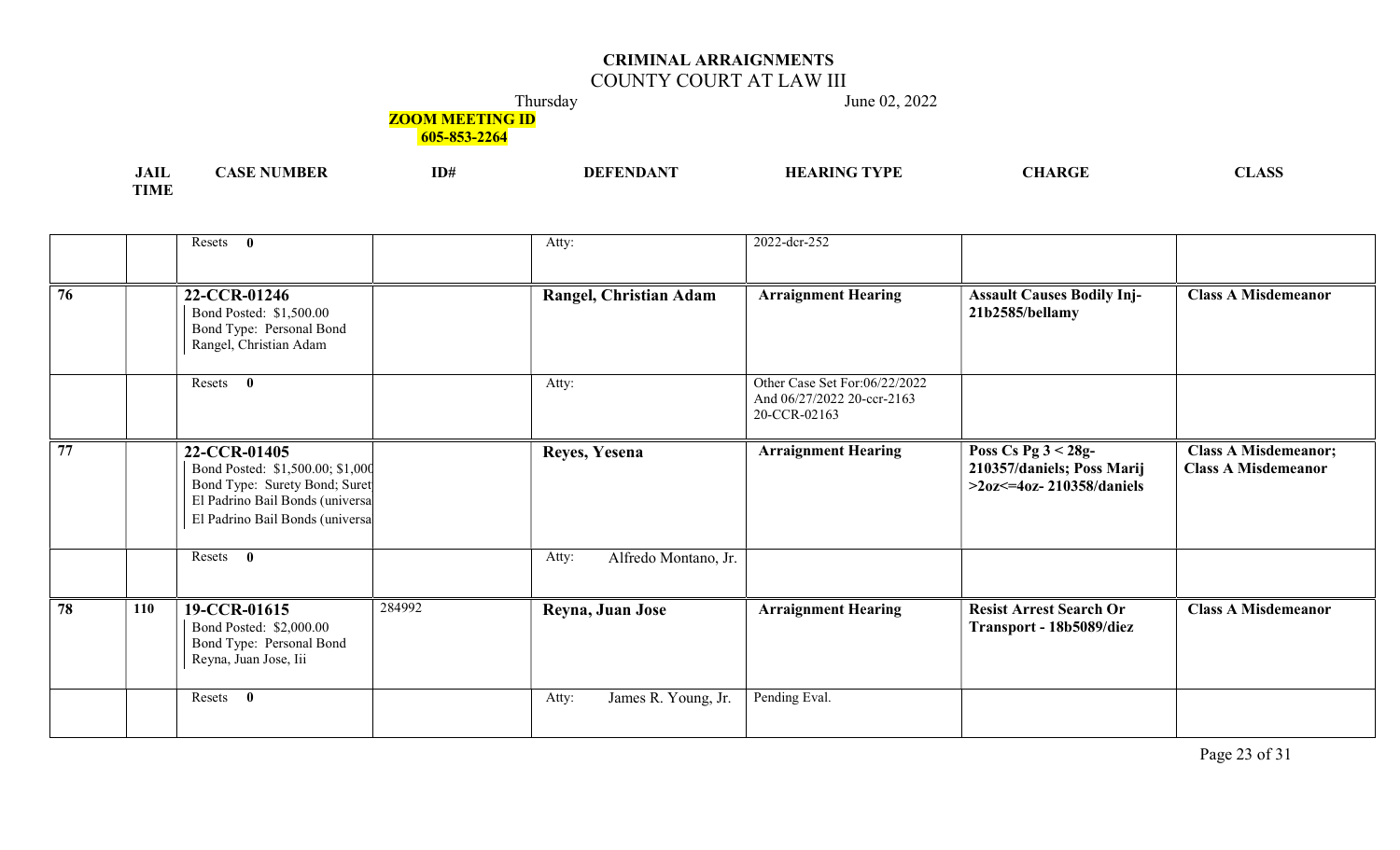# COUNTY COURT AT LAW III

Thursday June 02, 2022

## **ZOOM MEETING ID**

| .<br>JAIL   | 3 D | ID# | FVDI<br>п,<br>۱Л | ~-<br>$\sim$<br>, LIAN |
|-------------|-----|-----|------------------|------------------------|
| <b>TIME</b> |     |     |                  |                        |

| $\overline{79}$ | 22-CCR-01399<br><b>Bond Posted:</b><br>Bond Type:                                                | 284502 | Rico Gamboa, Elio Adrian  | <b>Arraignment Hearing</b>                                | <b>Driving While</b><br>Intoxicated/2021-xmg-<br>03329/garcia                                                                              | <b>Class B Misdemeanor</b>                                |
|-----------------|--------------------------------------------------------------------------------------------------|--------|---------------------------|-----------------------------------------------------------|--------------------------------------------------------------------------------------------------------------------------------------------|-----------------------------------------------------------|
|                 | $\mathbf{0}$<br>Resets                                                                           |        | Atty:                     | Other Case Set For 8/17 & 8/22<br>20-CCR-01355            |                                                                                                                                            |                                                           |
| $\overline{80}$ | 22-CCR-01542<br><b>Bond Posted:</b><br>Bond Type:                                                | 182227 | <b>Rochel, Mauricio</b>   | <b>Arraignment Hearing</b>                                | <b>Accident Involving Damage</b><br>To<br>Vehicle>=\$200/2021xmg03072<br>/f.limas; Driving While<br>Intoxicated-1)<br>2021xmg03071/f.limas | <b>Class B Misdemeanor;</b><br><b>Class B Misdemeanor</b> |
|                 | $\bf{0}$<br>Resets                                                                               |        | Atty:                     |                                                           |                                                                                                                                            |                                                           |
| $\overline{81}$ | 22-CCR-01150<br>Bond Posted: \$5,000.00<br>Bond Type: Surety Bond<br>Premier Bonding & Insurance |        | Rodriguez, Esteban Daniel | <b>Arraignment Hearing</b>                                | <b>Driving While Intoxicated-</b><br>21b2548/bellamy                                                                                       | <b>Class B Misdemeanor</b>                                |
|                 | $\bf{0}$<br>Resets                                                                               |        | Anthony Cornejo<br>Atty:  | Case 21-ccr-3898 Set For 06/08 &<br>06/13<br>21-CCR-03898 |                                                                                                                                            |                                                           |
| 82              | 22-CCR-01277<br>Bond Posted: \$2,500.00<br>Bond Type: Surety Bond                                | 249065 | Rodriguez, Juan Miguel    | <b>Arraignment Hearing</b>                                | <b>Evading Arrest Detention-</b><br>2021xmg03047/limas                                                                                     | <b>Class A Misdemeanor</b>                                |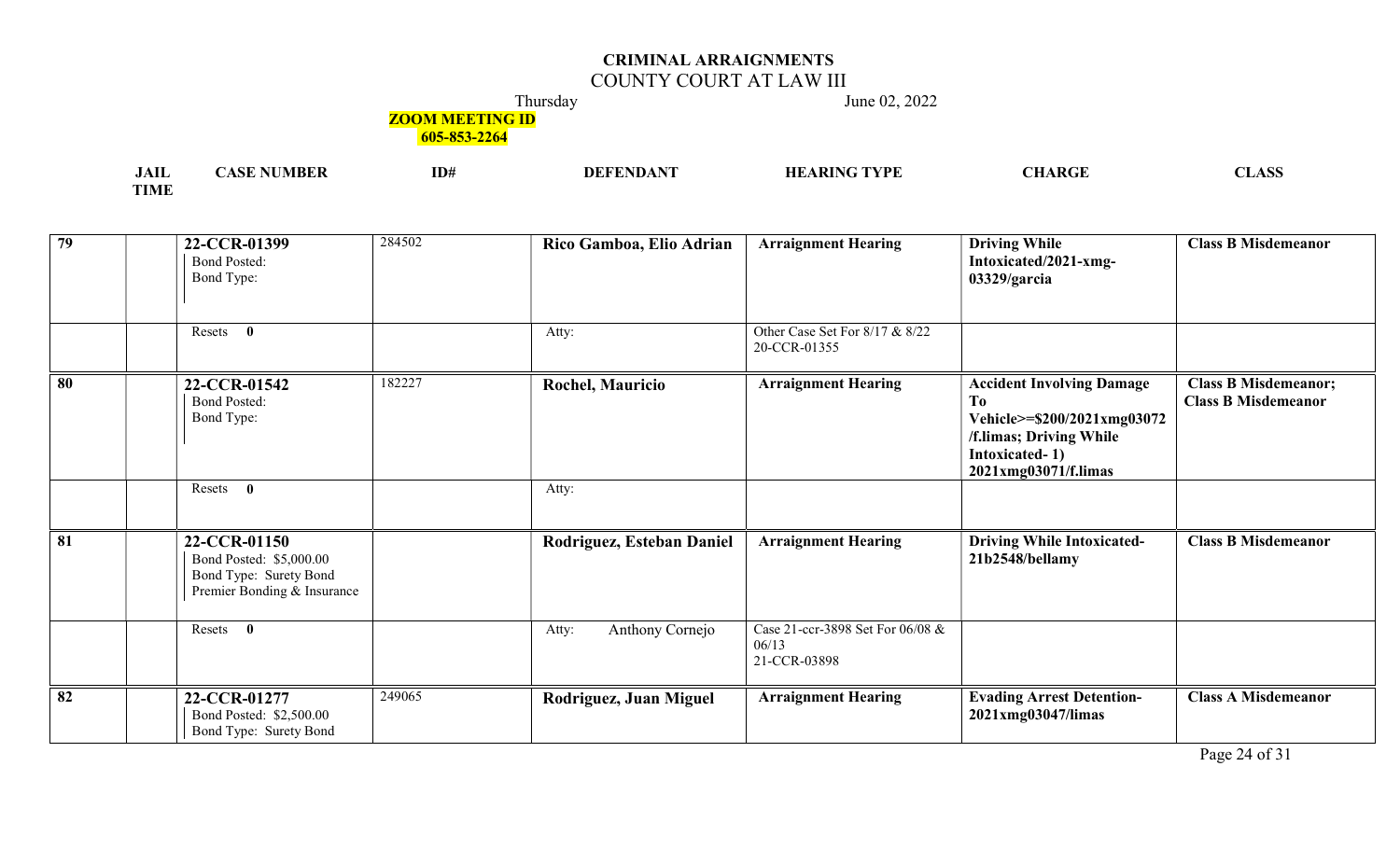## COUNTY COURT AT LAW III

Thursday June 02, 2022

# **ZOOM MEETING ID**

| .<br>JAIL              | MBF | ID# | A DIN | RC | w |
|------------------------|-----|-----|-------|----|---|
| <b>TOTA CT</b><br>TIME |     |     |       |    |   |

|                 | El Padrino Bail Bonds (universal F&c)                                                                           |                               |                            |                                                                                     |                                                           |
|-----------------|-----------------------------------------------------------------------------------------------------------------|-------------------------------|----------------------------|-------------------------------------------------------------------------------------|-----------------------------------------------------------|
|                 |                                                                                                                 |                               |                            |                                                                                     |                                                           |
|                 | Resets $\mathbf{0}$                                                                                             | Alfredo Montano, Jr.<br>Atty: |                            |                                                                                     |                                                           |
|                 |                                                                                                                 |                               |                            |                                                                                     |                                                           |
| 83              | 22-CCR-01326<br>Bond Posted: \$2,500.00<br>Bond Type: Personal Bond<br>Ruiz, Jesse                              | <b>Ruiz, Jesse</b>            | <b>Arraignment Hearing</b> | <b>Evading Arrest Detention-</b><br>21b2221/numez                                   | <b>Class A Misdemeanor</b>                                |
|                 | Resets 0                                                                                                        | Atty:                         | 22-CCR-01833               |                                                                                     |                                                           |
| $\overline{84}$ | 22-CCR-01833<br>Bond Posted: \$2,500.00; \$2,500<br>Bond Type: Personal Bond; Per<br>Ruiz, Jesse<br>Ruiz, Jesse | <b>Ruiz, Jesse</b>            | <b>Arraignment Hearing</b> | Poss Cs Pg $3 < 28g$ -<br>21b2731/nunez; Driving While<br>Intoxicated-21b2732/nunez | <b>Class A Misdemeanor;</b><br><b>Class B Misdemeanor</b> |
|                 | Resets 0                                                                                                        | Atty:                         | 22-CCR-01326               |                                                                                     |                                                           |
| 85              | 22-CCR-01484<br>Bond Posted: \$4,000.00<br>Bond Type: Surety Bond                                               | Salazar, Angel                | <b>Arraignment Hearing</b> | <b>Driving While Intoxicated-</b><br>a047321-cyganiewicz                            | <b>Class B Misdemeanor</b>                                |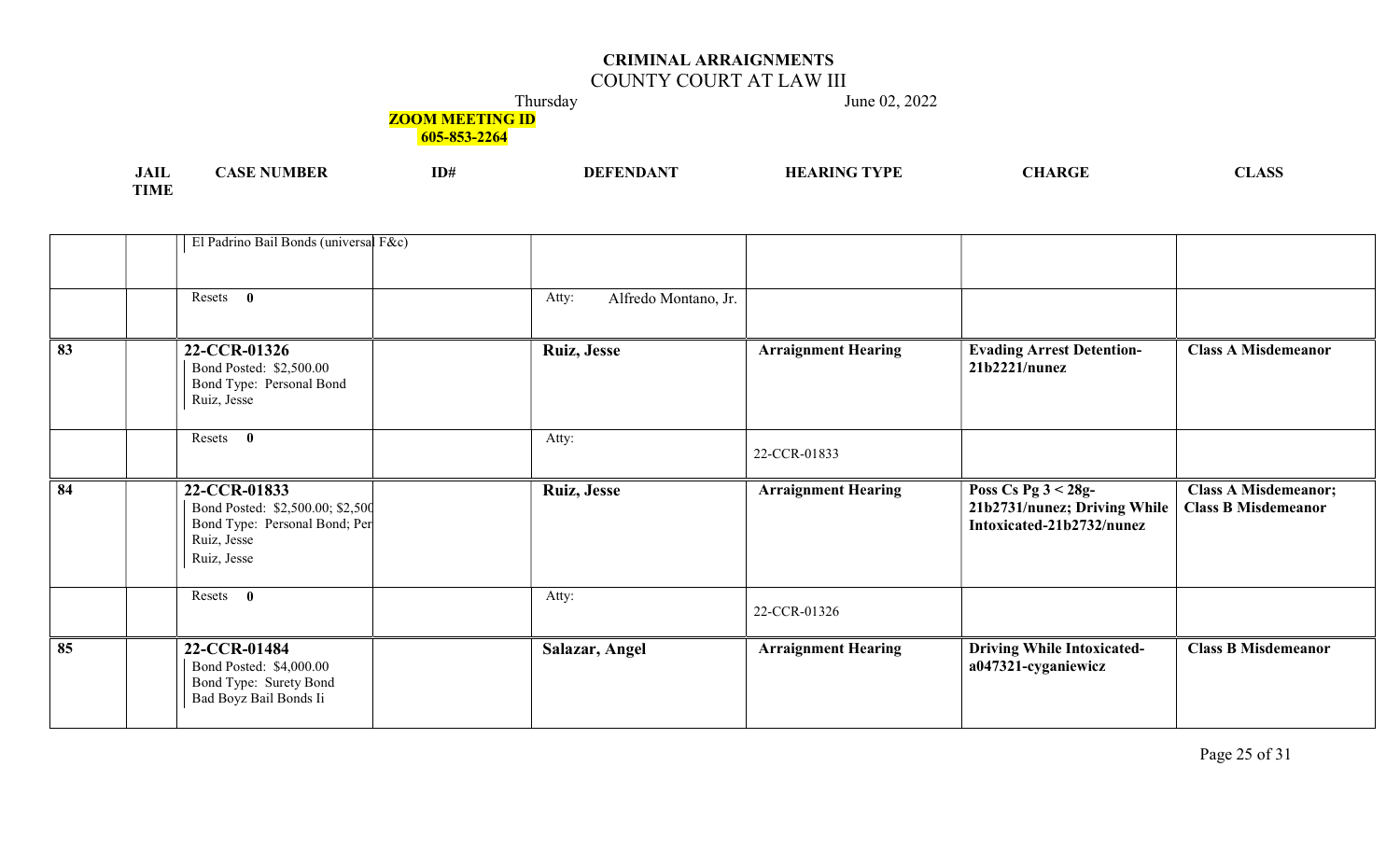## COUNTY COURT AT LAW III

Thursday June 02, 2022

# **ZOOM MEETING ID**

| .<br>JAIL   | 'ASE NUMBER | ID <sup>#</sup> | <b>DEFENDANT</b> | <b>HEARING</b><br>TYPE | <b>HARGE</b> | 71 Y C<br>ADI |
|-------------|-------------|-----------------|------------------|------------------------|--------------|---------------|
| <b>TIME</b> |             |                 |                  |                        |              |               |

|    | Resets 0                                                                                                 | Atty:                          |                            |                                                                        |                            |
|----|----------------------------------------------------------------------------------------------------------|--------------------------------|----------------------------|------------------------------------------------------------------------|----------------------------|
| 86 | 245370<br>22-CCR-01362<br>Bond Posted: \$2,000.00<br>Bond Type: Personal Bond<br>Salazar, Deborah Denise | <b>Salazar, Deborah Denise</b> | <b>Arraignment Hearing</b> | Driving W/lic Inv W/prev<br>Conv/susp/w/o Fin Res-<br>21har2631/garcia | <b>Class B Misdemeanor</b> |
|    | Resets 0                                                                                                 | Atty:                          |                            |                                                                        |                            |
| 87 | 284504<br>22-CCR-01560<br><b>Bond Posted:</b><br>Bond Type:                                              | Salazar, Edgar Emanuel         | <b>Arraignment Hearing</b> | <b>Driving While</b><br>Intoxicated/2021xmg03331/ga<br>rcia            | <b>Class B Misdemeanor</b> |
|    | Resets 0                                                                                                 | Juan R Flores<br>Atty:         |                            |                                                                        |                            |
| 88 | 284620<br>22-CCR-01535<br>Bond Posted: \$1,500.00<br>Bond Type: Personal Bond<br>Pr Bond A/p J/limas     | Sanchez, Damian                | <b>Arraignment Hearing</b> | Poss Marij <2oz-<br>2021xmg03548/garcia                                | <b>Class B Misdemeanor</b> |
|    | Resets<br>$\bf{0}$                                                                                       | Luis De La Garza<br>Atty:      | 2022-dcr-662               |                                                                        |                            |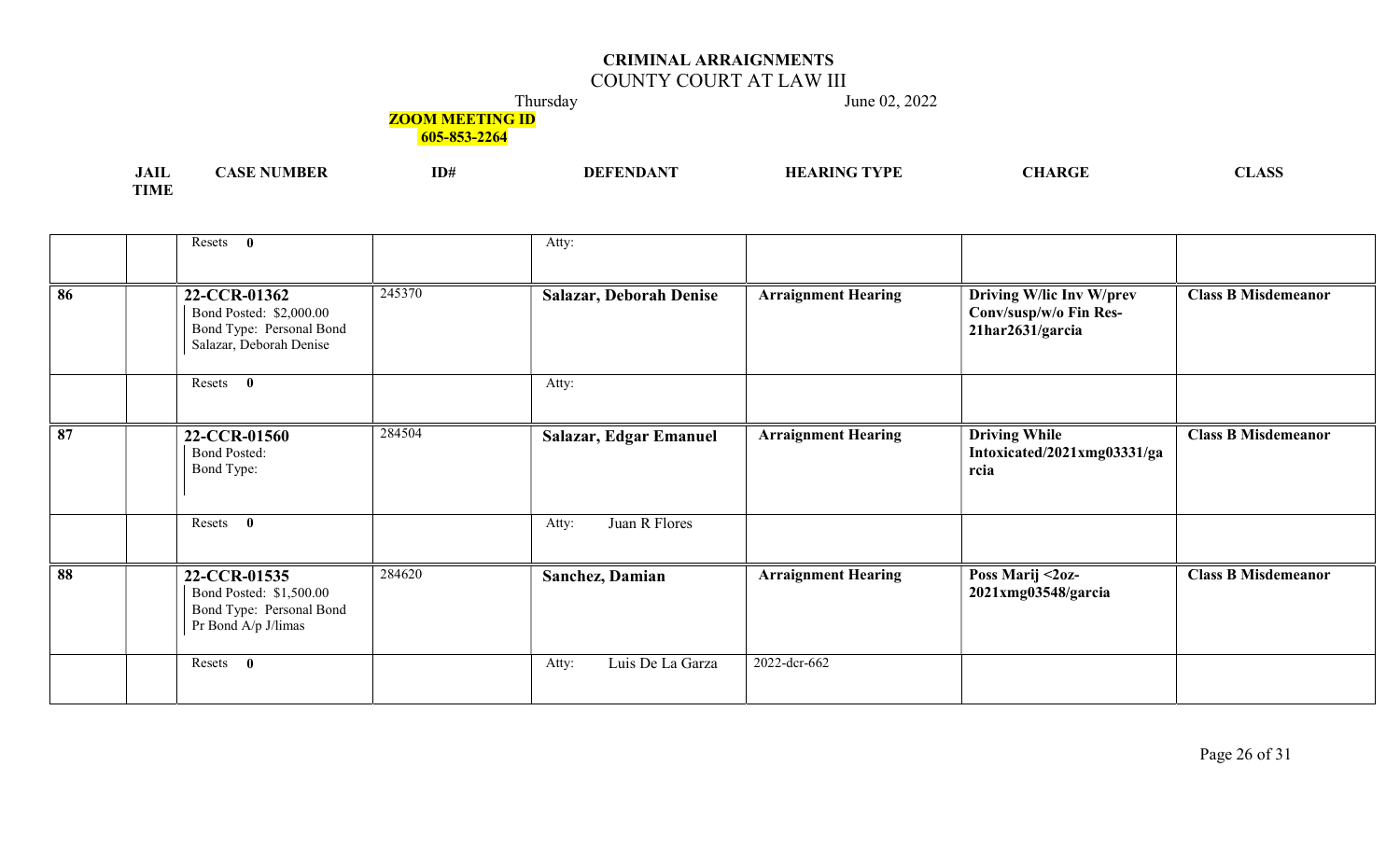## COUNTY COURT AT LAW III

Thursday June 02, 2022

## **ZOOM MEETING ID**

| <b>JAII</b> | ASE NUMBER! | ID# | <b>DEFENDANT</b> | 'ARING TYPE<br>HВ | <b>CHARGE</b> | <b>CLASS</b> |
|-------------|-------------|-----|------------------|-------------------|---------------|--------------|
| <b>TIME</b> |             |     |                  |                   |               |              |

| $\overline{89}$ |     | 22-CCR-01519<br>Bond Posted: \$2,500.00<br>Bond Type: Attorney Bond<br>Perez, Lee Kenny                                                         | 284579 | Sanchez, Ruben, Jr.          | <b>Arraignment Hearing</b> | <b>Driving While Intoxicated-</b><br>2021-xmg-3470/garcia                                                                                                                                         | <b>Class B Misdemeanor</b>                                                               |
|-----------------|-----|-------------------------------------------------------------------------------------------------------------------------------------------------|--------|------------------------------|----------------------------|---------------------------------------------------------------------------------------------------------------------------------------------------------------------------------------------------|------------------------------------------------------------------------------------------|
|                 |     | Resets 0                                                                                                                                        |        | Atty:                        | 22-CCR-01571               |                                                                                                                                                                                                   |                                                                                          |
| 90              |     | 22-CCR-01571<br>Bond Posted: \$2,500.00; \$1,500<br>Bond Type: Attorney Bond; Per<br>Perez, Lee Kenny<br>P.r.bond J/garcia<br>P.r.bond J/garcia | 284579 | Sanchez, Ruben, Jr.          | <b>Arraignment Hearing</b> | Driving W/lic Inv W/prev<br>Conv/susp/w/o Fin Res -<br>2021xmg3466/garcia; Unl<br><b>Carrying Weapon -</b><br>2021xmg3468/garcia; Fleeing<br><b>Police Officer -</b><br>$2021$ xmg $3469$ /garcia | <b>Class B Misdemeanor;</b><br><b>Class A Misdemeanor;</b><br><b>Class B Misdemeanor</b> |
|                 |     | Resets 0                                                                                                                                        |        | Atty:                        | 22-CCR-01519               |                                                                                                                                                                                                   |                                                                                          |
| $\boxed{91}$    | 108 | 22-CCR-01680<br><b>Bond Posted:</b><br>Bond Type:                                                                                               | 277791 | <b>Sandoval, Juan Carlos</b> | <b>Arraignment Hearing</b> | <b>Fail To Identify Fugitive</b><br><b>From Justice-</b><br>$2022$ xmg $0394$ /garcia                                                                                                             | <b>Class B Misdemeanor</b>                                                               |
|                 |     | $\mathbf{0}$<br>Resets                                                                                                                          |        | Ruben Herrera<br>Atty:       |                            |                                                                                                                                                                                                   |                                                                                          |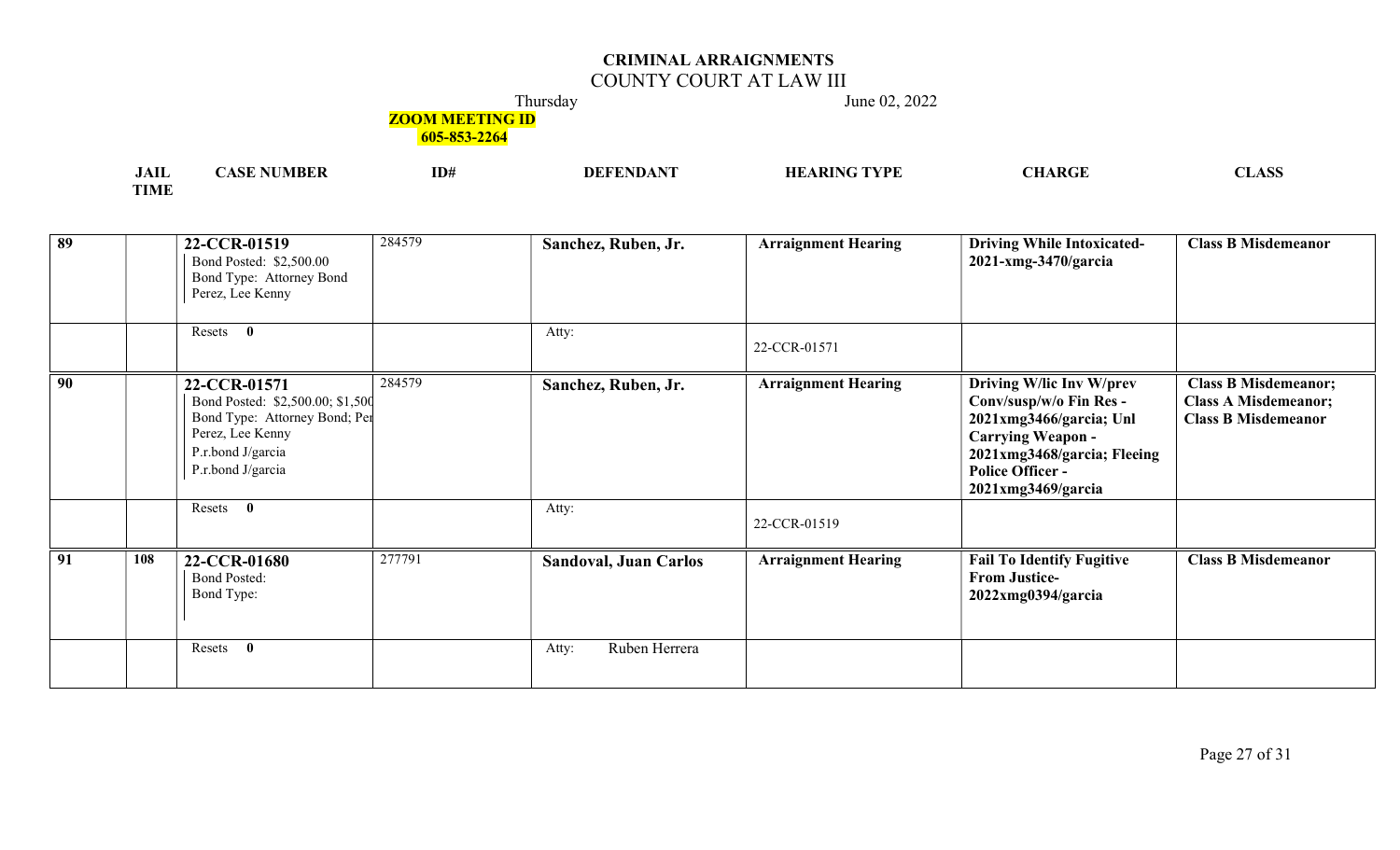## COUNTY COURT AT LAW III

Thursday June 02, 2022

## **ZOOM MEETING ID**

605-853-2264

| $\cdot$ $\cdot$<br>JAIL | ID# | TVDL<br>НF | $\mathbf{L}$<br>'VIL | <b>NT</b><br>$\sim$<br>, LIANN |
|-------------------------|-----|------------|----------------------|--------------------------------|
| $T$ $T$ $T$ $T$         |     |            |                      |                                |

| $\sqrt{92}$     | 51  | 22-CCR-01799<br><b>Bond Posted:</b><br>Bond Type:                                               | 193979 | Silva, Elias Alberto         | <b>Arraignment Hearing</b>                     | Theft Prop >=\$100<\$750-<br>22har551/garcia                         | <b>Class B Misdemeanor</b> |
|-----------------|-----|-------------------------------------------------------------------------------------------------|--------|------------------------------|------------------------------------------------|----------------------------------------------------------------------|----------------------------|
|                 |     | $\mathbf{0}$<br>Resets                                                                          |        | Fred A. Kowalski<br>Atty:    | Other Case Set For 8/10 & 8/15<br>22-CCR-00622 |                                                                      |                            |
| $\overline{93}$ |     | 22-CCR-01440<br>Bond Posted: \$1,400.00<br>Bond Type: Surety Bond<br><b>Esquivel Bail Bonds</b> |        | Solis, Kasandra              | <b>Arraignment Hearing</b>                     | Theft Prop >=\$100<\$750 -<br>21har2592/gonzalez                     | <b>Class B Misdemeanor</b> |
|                 |     | $\bf{0}$<br>Resets                                                                              |        | Atty:                        |                                                |                                                                      |                            |
| $\overline{94}$ |     | 22-CCR-01316<br>Bond Posted: \$10,000.00<br>Bond Type: Personal Bond<br>Suarez, Alicia Georgina |        | Suarez, Alicia Georgina      | <b>Arraignment Hearing</b>                     | <b>Driving While Intoxicated-</b><br>2100265069/rodriguez            | <b>Class B Misdemeanor</b> |
|                 |     | Resets 0                                                                                        |        | <b>Rick Canales</b><br>Atty: | 2022-dcr-437                                   |                                                                      |                            |
| $\overline{95}$ | 394 | 22-CCR-01268<br><b>Bond Posted:</b><br>Bond Type:                                               | 273075 | Tanguma, Raul, Jr.           | <b>Arraignment Hearing</b>                     | <b>Criminal Mischief</b><br>$>=$ \$750<\$2,500-<br>2021xmg2599/limas | <b>Class A Misdemeanor</b> |

Page 28 of 31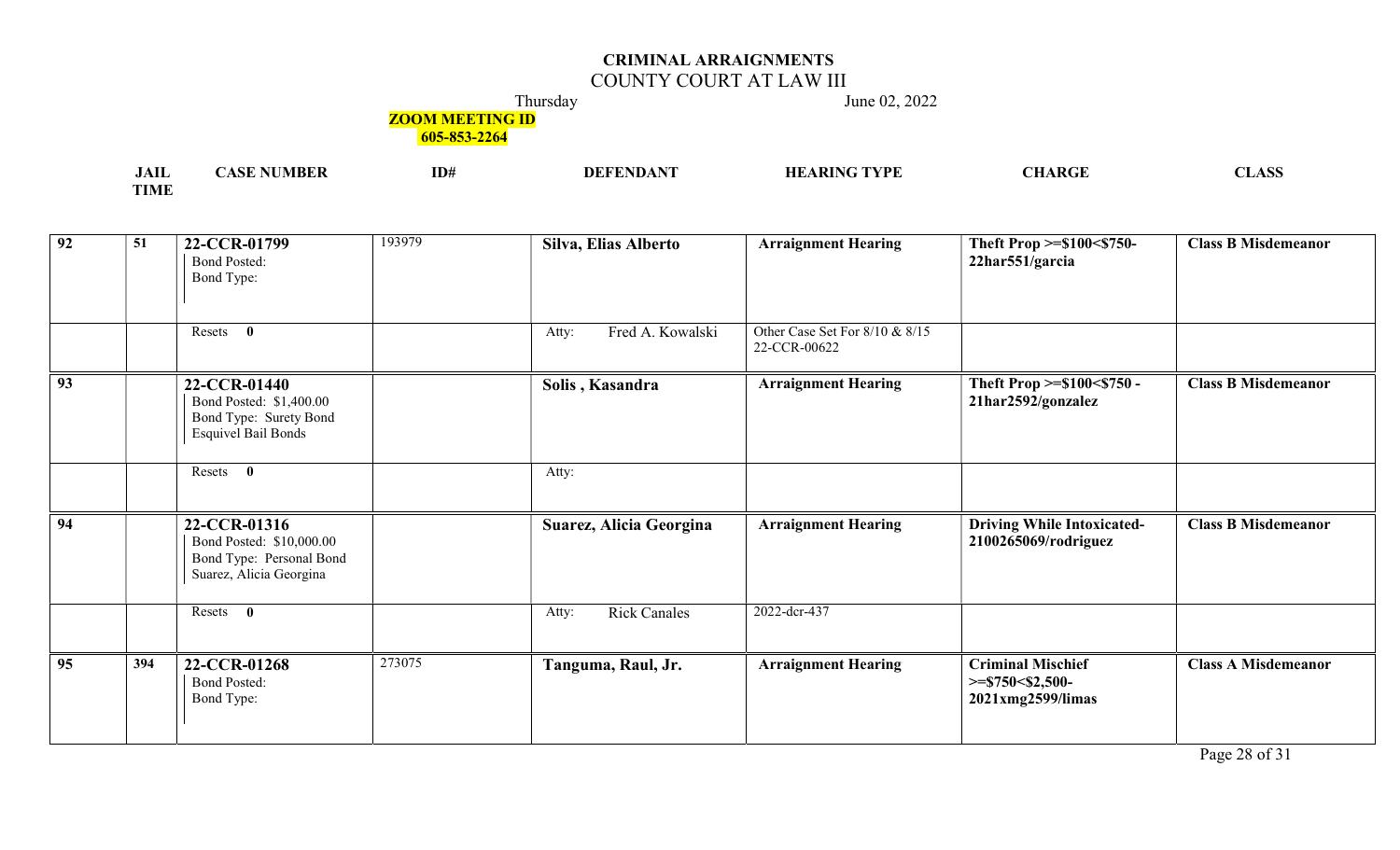# COUNTY COURT AT LAW III

Thursday June 02, 2022

## **ZOOM MEETING ID**

| .<br>JAIL     | MBER | ID# | <b>TAID A AIT</b><br>. | ' TVDE | I DÆE<br>лиаг | $\sim$ $\sim$ $\sim$<br>$\sim$<br><b>LITION</b> |
|---------------|------|-----|------------------------|--------|---------------|-------------------------------------------------|
| $-1$<br>. IME |      |     |                        |        |               |                                                 |

|                 | Resets 0                                                                                              | Alfredo Montano, Jr.<br>Atty:  |                              |                                                                                       |                            |
|-----------------|-------------------------------------------------------------------------------------------------------|--------------------------------|------------------------------|---------------------------------------------------------------------------------------|----------------------------|
|                 |                                                                                                       |                                |                              |                                                                                       |                            |
| 96              | 164492<br>22-CCR-01178<br>Bond Posted: \$1,500.00<br>Bond Type: Surety Bond<br>Bad Boyz Bail Bonds Ii | <b>Tefertiller, Isaac</b>      | <b>Arraignment Hearing</b>   | <b>Driving While Intoxicated -</b><br>2021xmg3341/limas                               | <b>Class B Misdemeanor</b> |
|                 | Resets 0                                                                                              | <b>Rick Canales</b><br>Atty:   |                              |                                                                                       |                            |
| $\overline{97}$ | 223348<br>22-CCR-01445<br>Bond Posted: \$1,000.00<br>Bond Type: Surety Bond<br>Devolada Bail Bonds    | <b>Torres, Jose Gustavo</b>    | <b>Arraignment Hearing</b>   | <b>Fail To Identify Fugitive</b><br><b>Intent Give False Info-21-</b><br>00678c/garza | <b>Class A Misdemeanor</b> |
|                 | Resets 0                                                                                              | Atty:                          |                              |                                                                                       |                            |
| 98              | 279801<br>22-CCR-01427<br><b>Bond Posted:</b><br>Bond Type:                                           | <b>Torres, Vandeizel Lee</b>   | <b>Arraignment Hearing</b>   | Poss Marij $\langle 2oz/21-b-$<br>3958/diez                                           | <b>Class B Misdemeanor</b> |
|                 | Resets<br>$\mathbf{0}$                                                                                | <b>Stuart Diamond</b><br>Atty: | 2022-dcr-729<br>22-CCR-01986 |                                                                                       |                            |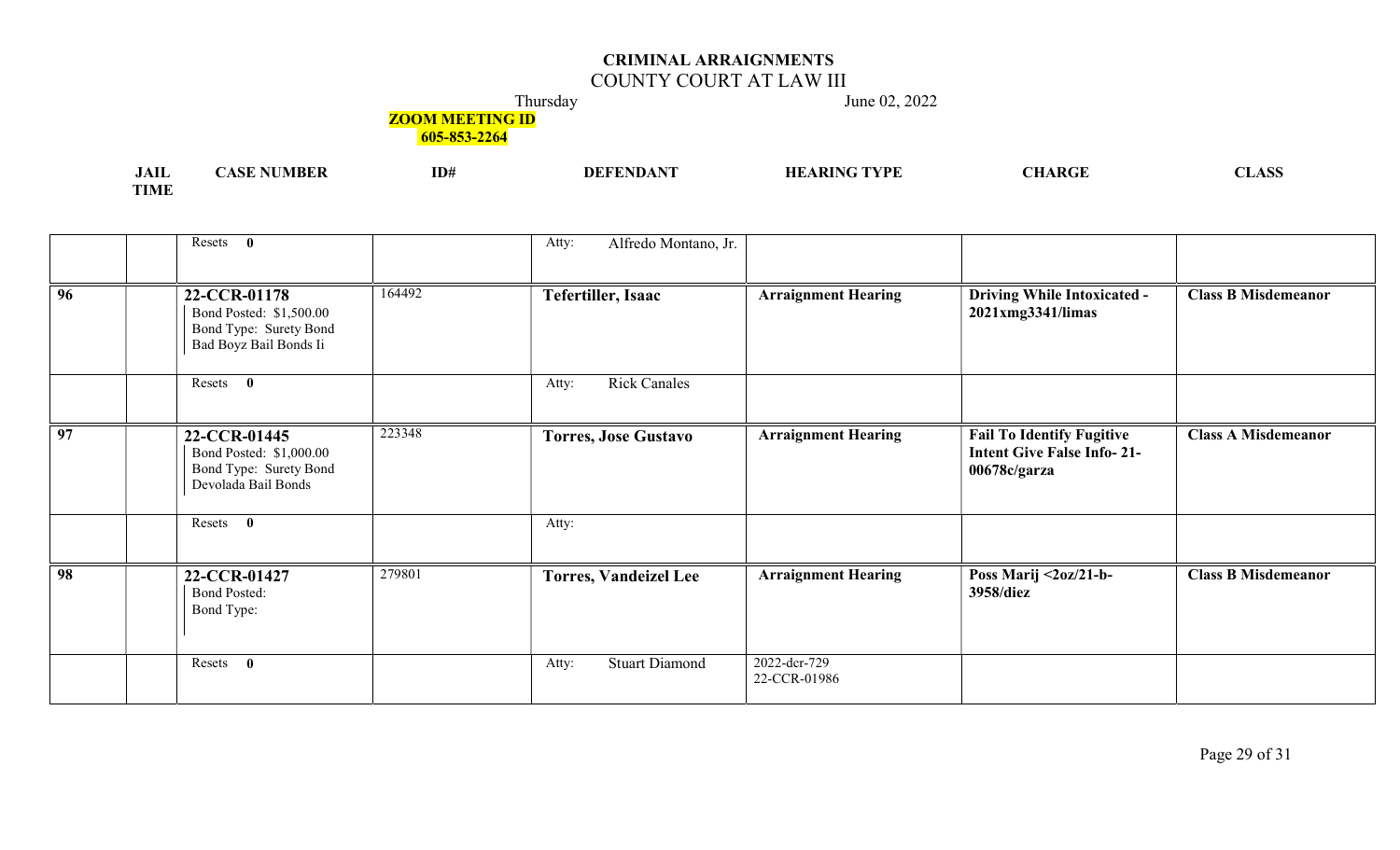## COUNTY COURT AT LAW III

Thursday June 02, 2022

## **ZOOM MEETING ID**

605-853-2264

| $1 - 2$<br>лы         | VI IS F | ID# | 7PF. | I DA I<br>\N\TI | $\sqrt{2}$ |
|-----------------------|---------|-----|------|-----------------|------------|
| <b>TOTA CT</b><br>TMF |         |     |      |                 |            |

| 99              |    | 22-CCR-01548<br>Bond Posted: \$2,500.00<br>Bond Type: Attorney Bond<br>Atty Bnd Lee Kenny Perez | 284680 | <b>Trevino, Patricia</b>     | <b>Arraignment Hearing</b>      | <b>Driving While Intoxicated -</b><br>$2021$ xmg $3639$ /garcia                   | <b>Class B Misdemeanor</b> |
|-----------------|----|-------------------------------------------------------------------------------------------------|--------|------------------------------|---------------------------------|-----------------------------------------------------------------------------------|----------------------------|
|                 |    | Resets<br>$\bf{0}$                                                                              |        | Atty:                        |                                 |                                                                                   |                            |
| 100             |    | 22-CCR-01343<br><b>Bond Posted:</b><br>Bond Type:                                               |        | Vasquez, Christina<br>Guzman | <b>Arraignment Hearing</b>      | <b>Driving While Intoxicated-</b><br>21har2562/garcia                             | <b>Class B Misdemeanor</b> |
|                 |    | $\mathbf{0}$<br>Resets                                                                          |        | Atty:                        |                                 |                                                                                   |                            |
| 101             |    | 22-CCR-01495<br>Bond Posted: \$500.00<br>Bond Type: Personal Bond<br>Zamora, Belinda Zuniga     | 274308 | Zamora, Belinda Zuniga       | <b>Arraignment Hearing</b>      | Driving W/lic Inv W/prev<br>Conv/susp/w/o Fin<br>Res/21har2788/garcia             | <b>Class B Misdemeanor</b> |
|                 |    | Resets 0                                                                                        |        | Atty:                        | O/c 16-ccr-4135<br>16-CCR-04135 |                                                                                   |                            |
| $\frac{102}{ }$ | 77 | 22-CCR-01185<br><b>Bond Posted:</b><br>Bond Type:                                               | 034503 | <b>Zamora, Homer Ricardo</b> | <b>Arraignment Hearing</b>      | <b>Assault Causes Bodily Injury</b><br><b>Family Violence-</b><br>22har147/garcia | <b>Class A Misdemeanor</b> |

Page 30 of 31